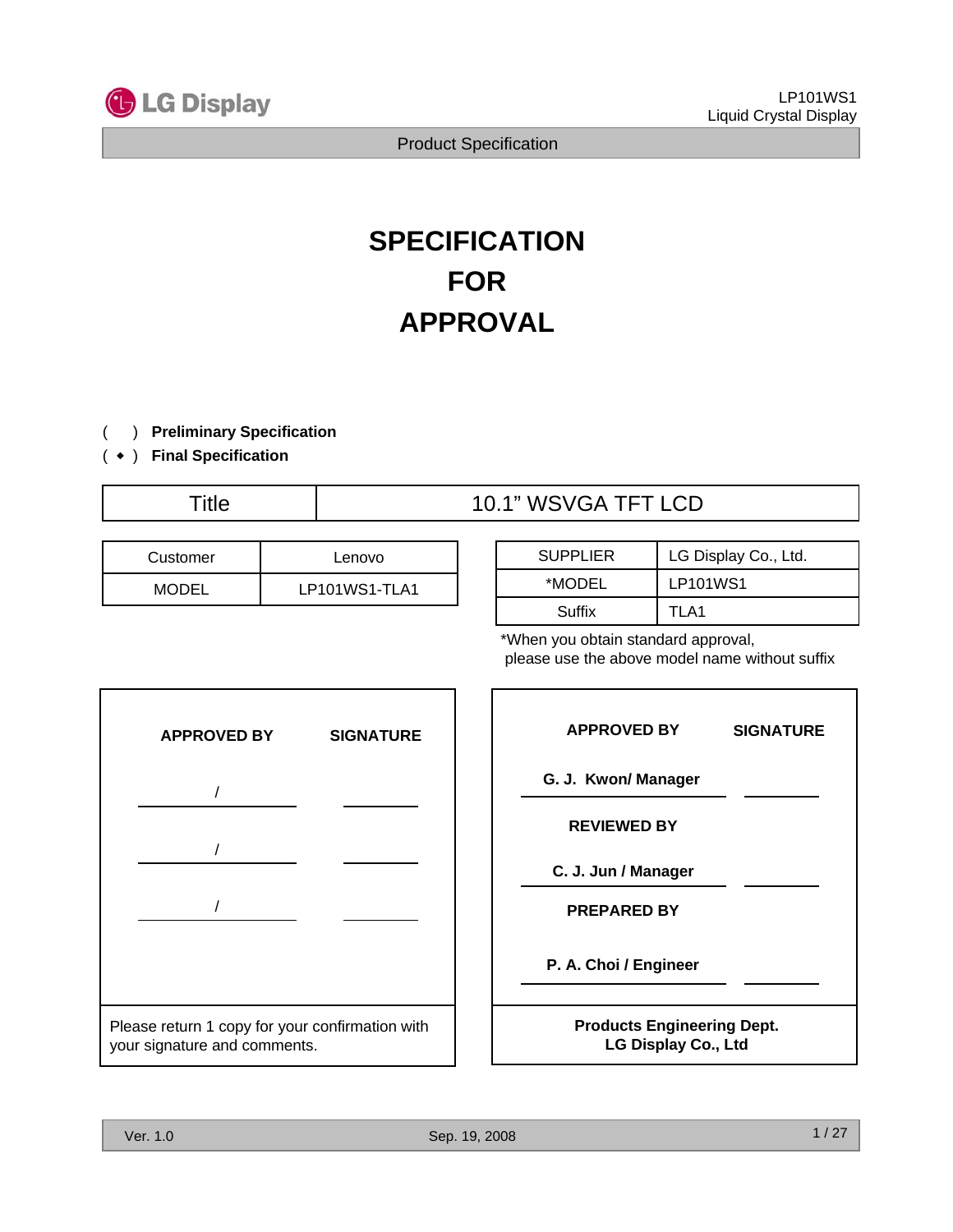

# **Contents**

| No      | <b>ITEM</b>                                             | Page           |
|---------|---------------------------------------------------------|----------------|
|         | <b>COVER</b>                                            | 1              |
|         | <b>CONTENTS</b>                                         | 2              |
|         | <b>RECORD OF REVISIONS</b>                              | 3              |
| 1       | <b>GENERAL DESCRIPTION</b>                              | 4              |
| 2       | ABSOLUTE MAXIMUM RATINGS                                | 5              |
| 3       | ELECTRICAL SPECIFICATIONS                               |                |
| $3 - 1$ | ELECTRICAL CHARACTREISTICS                              | 6              |
| $3 - 2$ | <b>INTERFACE CONNECTION</b>                             | $\overline{7}$ |
| $3 - 3$ | LVDS SIGNAL TIMING SPECIFICATIONS                       | 8              |
| $3 - 4$ | SIGNAL TIMING SPECIFICATIONS                            | 10             |
| $3-5$   | SIGNAL TIMING WAVEFORMS                                 | 10             |
| 3-6     | <b>COLOR INPUT DATA REFERNECE</b>                       | 11             |
| 3-7     | <b>POWER SEQUENCE</b>                                   | 12             |
| 4       | <b>OPTICAL SFECIFICATIONS</b>                           | 13             |
| 5       | <b>MECHANICAL CHARACTERISTICS</b>                       | 16             |
| 6       | RELIABLITY                                              | 20             |
| 7       | INTERNATIONAL STANDARDS                                 |                |
| $7 - 1$ | <b>SAFETY</b>                                           | 21             |
| $7 - 2$ | EMC                                                     | 21             |
| 8       | <b>PACKING</b>                                          |                |
| $8 - 1$ | DESIGNATION OF LOT MARK                                 | 22             |
| $8 - 2$ | <b>PACKING FORM</b>                                     | 22             |
| 9       | <b>PRECAUTIONS</b>                                      | 23             |
| A       | APPENDIX. Enhanced Extended Display Identification Data | 25             |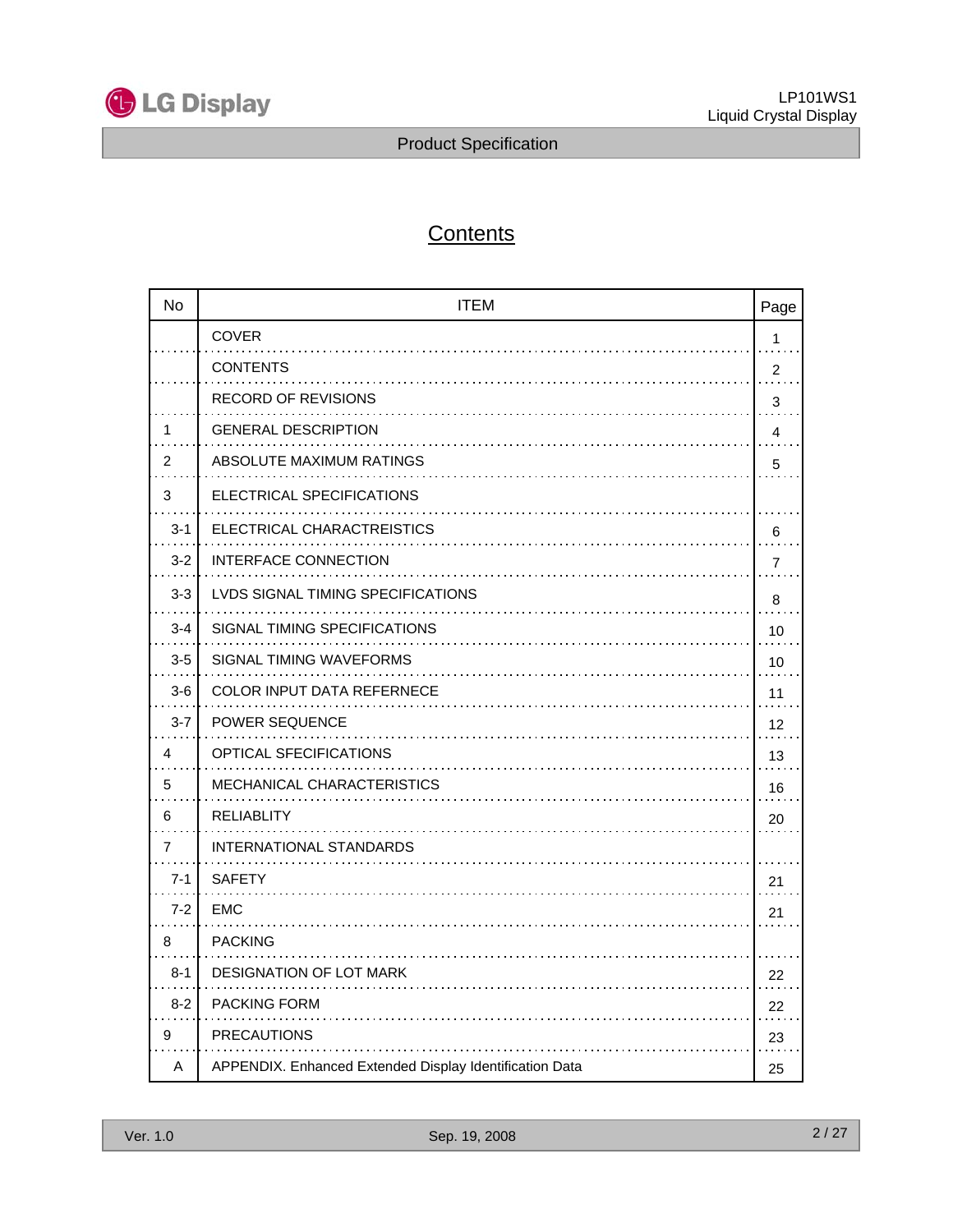

# **RECORD OF REVISIONS**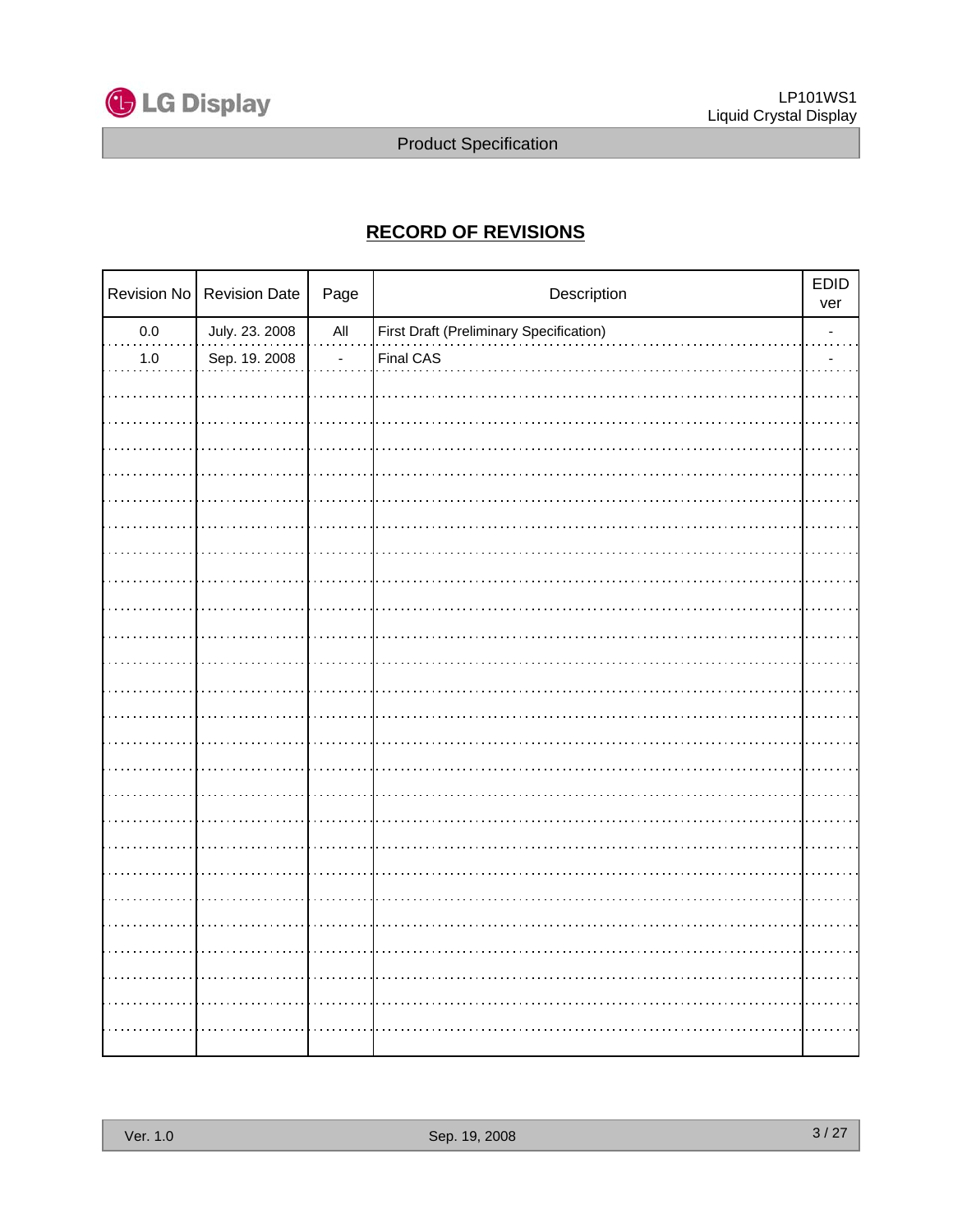

## **1. General Description**

The LP101WS1 is a Color Active Matrix Liquid Crystal Display with an integral LED backlight system. The matrix employs a-Si Thin Film Transistor as the active element. It is a transmissive type display operating in the normally white mode. This TFT-LCD has 10.1inches diagonally measured active display area with WSVGA resolution(1024 horizontal by 576 vertical pixel array). Each pixel is divided into Red, Green and Blue sub-pixels or dots which are arranged in vertical stripes. Gray scale or the brightness of the sub-pixel color is determined with a 6-bit gray scale signal for each dot, thus, presenting a palette of more than 262,144 colors.

The LP101WS1 has been designed to apply the interface method that enables low power, high speed, low EMI.

The LP101WS1 is intended to support applications where thin thickness, low power are critical factors and graphic displays are important. In combination with the vertical arrangement of the sub-pixels, the LP101WS1 characteristics provide an excellent flat display for office automation products such as Notebook PC.



### **General Features**

| Active Screen Size            | 10.1 inches diagonal                                                           |
|-------------------------------|--------------------------------------------------------------------------------|
| <b>Outline Dimension</b>      | $235(H) \times 143(V) \times .5.2(D, Max.)$ [mm]                               |
| Pixel Pitch                   | $0.2175$ mm $\times$ 0.2175 mm                                                 |
| <b>Pixel Format</b>           | 1024 horiz. By 576 vert. Pixels RGB strip arrangement                          |
| Color Depth                   | 6-bit, 262,144 colors                                                          |
| Luminance, White              | 200 cd/m <sup>2</sup> (Typ.5 point)                                            |
| Power Consumption             | Total 2.46 Watt(Typ.) @ LCM circuit 0.82 Watt(Typ.), B/L input 1.64 Watt(Typ.) |
| Weight                        | 195g (Max.)                                                                    |
| <b>Display Operating Mode</b> | Transmissive mode, normally white                                              |
| Surface Treatment             | Glare treatment of the front polarizer                                         |
| <b>RoHS Comply</b>            | Yes                                                                            |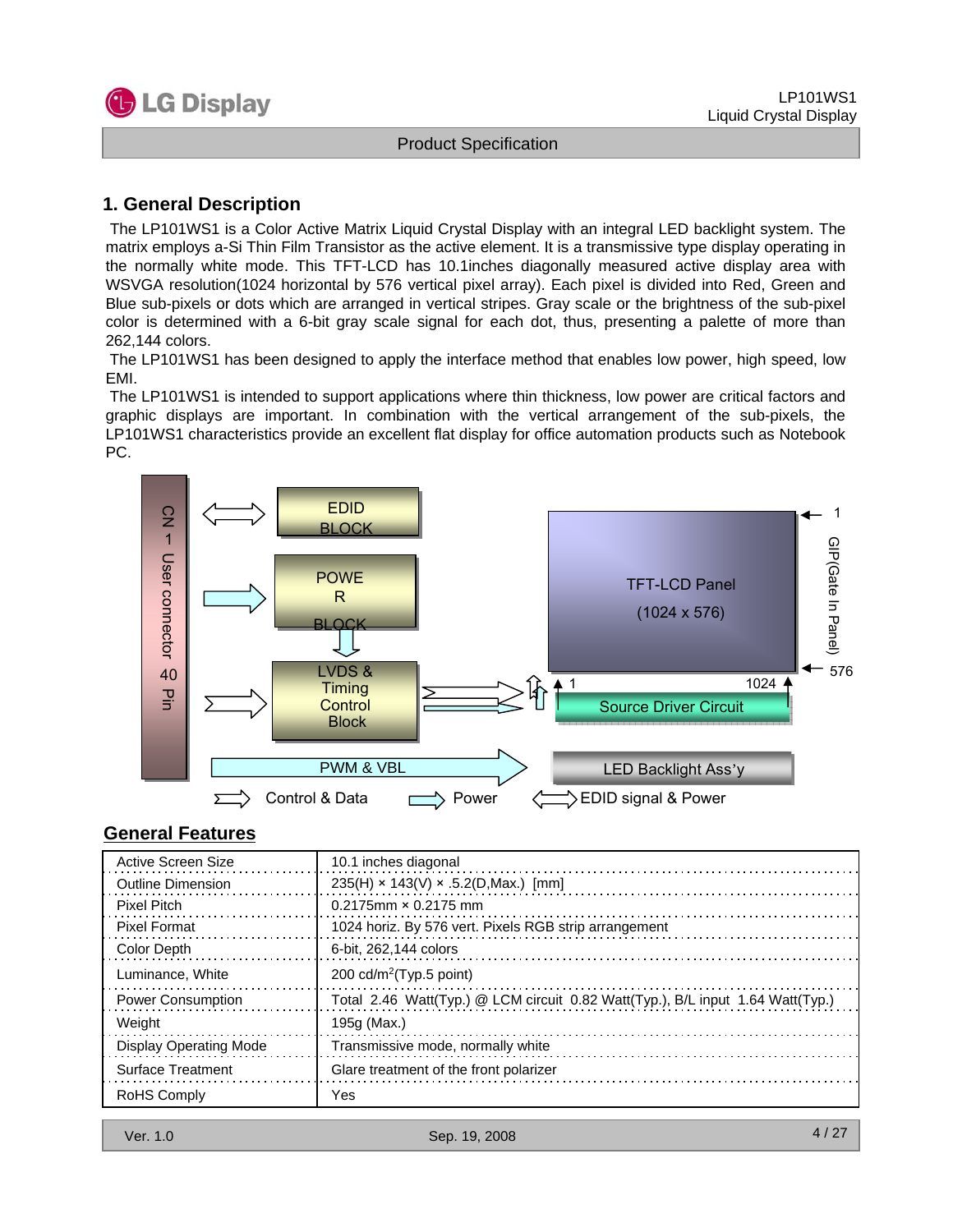

# **2. Absolute Maximum Ratings**

The following are maximum values which, if exceeded, may cause faulty operation or damage to the unit.

| Parameter                         | Symbol      |        | Values | Units | <b>Notes</b>            |  |
|-----------------------------------|-------------|--------|--------|-------|-------------------------|--|
|                                   |             | Min    | Max    |       |                         |  |
| Power Input Voltage               | VCC.        | $-0.3$ | 4.0    | Vdc   | at $25 \pm 5^{\circ}$ C |  |
| <b>Operating Temperature</b>      | TOP         |        | 50     | ം     |                         |  |
| Storage Temperature               | Hst         | $-20$  | 60     | ം     |                         |  |
| <b>Operating Ambient Humidity</b> | <b>HOP</b>  | 10     | 90     | %RH   |                         |  |
| Storage Humidity                  | <b>H</b> st | 10     | 90     | %RH   |                         |  |

#### **Table 1. ABSOLUTE MAXIMUM RATINGS**

Note : 1. Temperature and relative humidity range are shown in the figure below. Wet bulb temperature should be 39°C Max, and no condensation of water.



**Dry Bulb Temperature [**℃**]**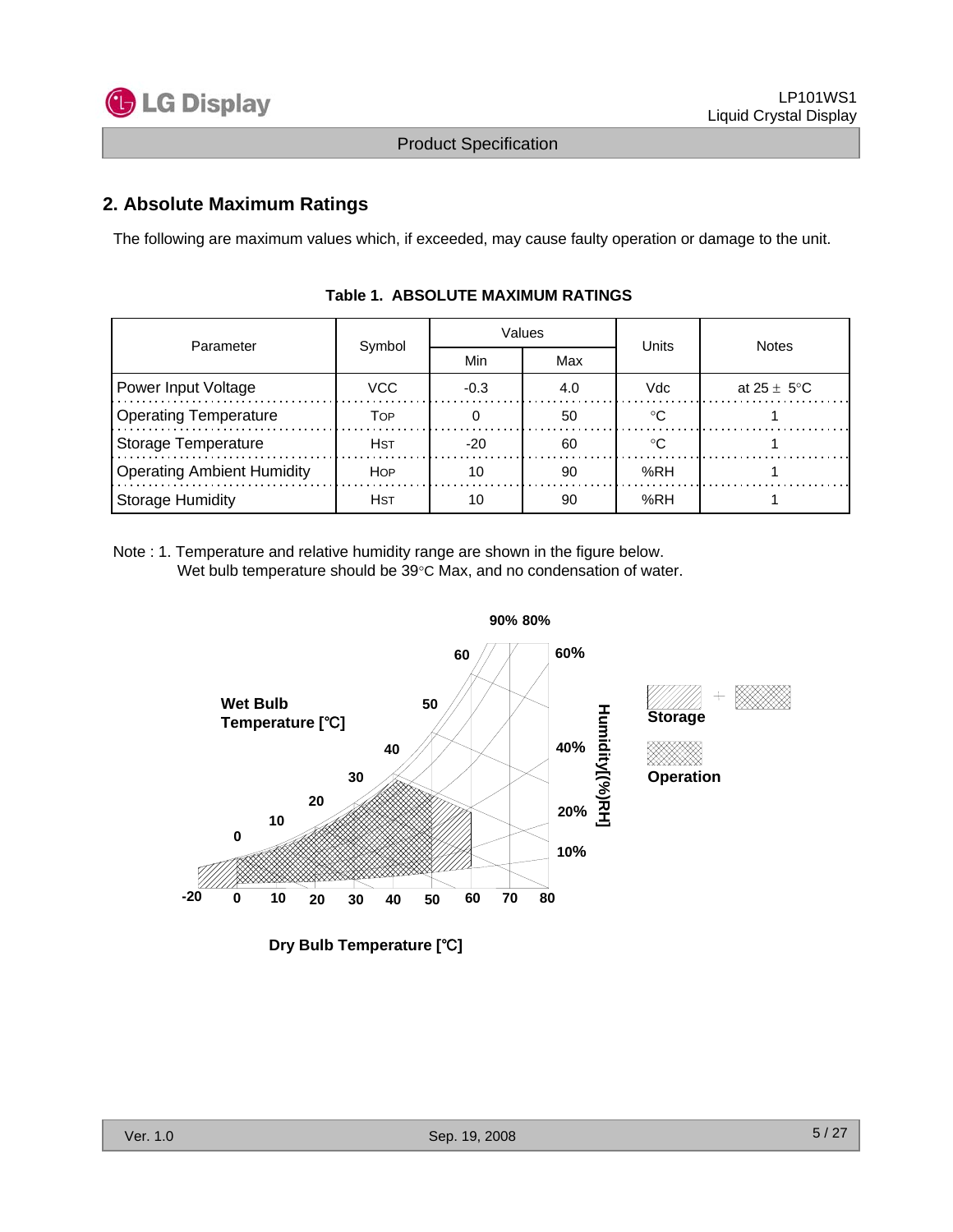

# **3. Electrical Specifications**

## **3-1. Electrical Characteristics**

The LP101WS1 requires two power inputs. One is employed to power the LCD electronics and to drive the TFT array and liquid crystal. The second input which powers the LED BL.

| Parameter                        |              |        | Unit | <b>Notes</b> |            |   |  |
|----------------------------------|--------------|--------|------|--------------|------------|---|--|
|                                  | Symbol       | Min    | Typ  | Max          |            |   |  |
| MODULE:                          |              |        |      |              |            |   |  |
| Power Supply Input Voltage       | <b>VCC</b>   | 3.0    | 3.3  | 3.6          | $V_{DC}$   |   |  |
| Power Supply Input Current       | $I_{\rm CC}$ |        | 250  | 280          | mA         |   |  |
| <b>Power Consumption</b>         | Pc           |        | 0.82 | 0.93         | Watt       |   |  |
| Differential Impedance           | Zm           | 90     | 100  | 110          | Ohm        | 2 |  |
| LED Backlight (With LED Driver): |              |        |      |              |            |   |  |
| LED Driver (5V)                  | $P_{DRIVER}$ |        | 0.31 | 0.36         | Watt       |   |  |
| <b>Operating Voltage</b>         | $V_{LED}$    |        | 28.8 | 30.6         | V          |   |  |
| Operating Current per string     | $I_{LED}$    |        | 19   |              | mA         | 3 |  |
| <b>Power Consumption</b>         | $P_{BL}$     |        | 1.64 | 1.74         | Watt       | 4 |  |
| Life Time                        |              | 10.000 |      |              | <b>Hrs</b> | 5 |  |

### **Table 2. ELECTRICAL CHARACTERISTICS**

Note)

1. The specified current and power consumption are under the Vcc = 3.3V , 25℃, fv = 60Hz condition whereas Mosaic pattern is displayed and fv is the frame frequency.



- 2. This impedance value is needed to proper display and measured form LVDS Tx to the mating connector.
- 3. The typical operating current is for the typical surface luminance  $(L_{WH})$  in optical characteristics.
- I<sub>LED</sub> is the current of each LED's string, LED backlight has 6 strings on it.
- 4. The LED power consumption shown above does not include power of external LED driver circuit for typical current condition.
- 5. The life time is determined as the time at which brightness of LED is 50% compare to that of initial value at the typical LED current.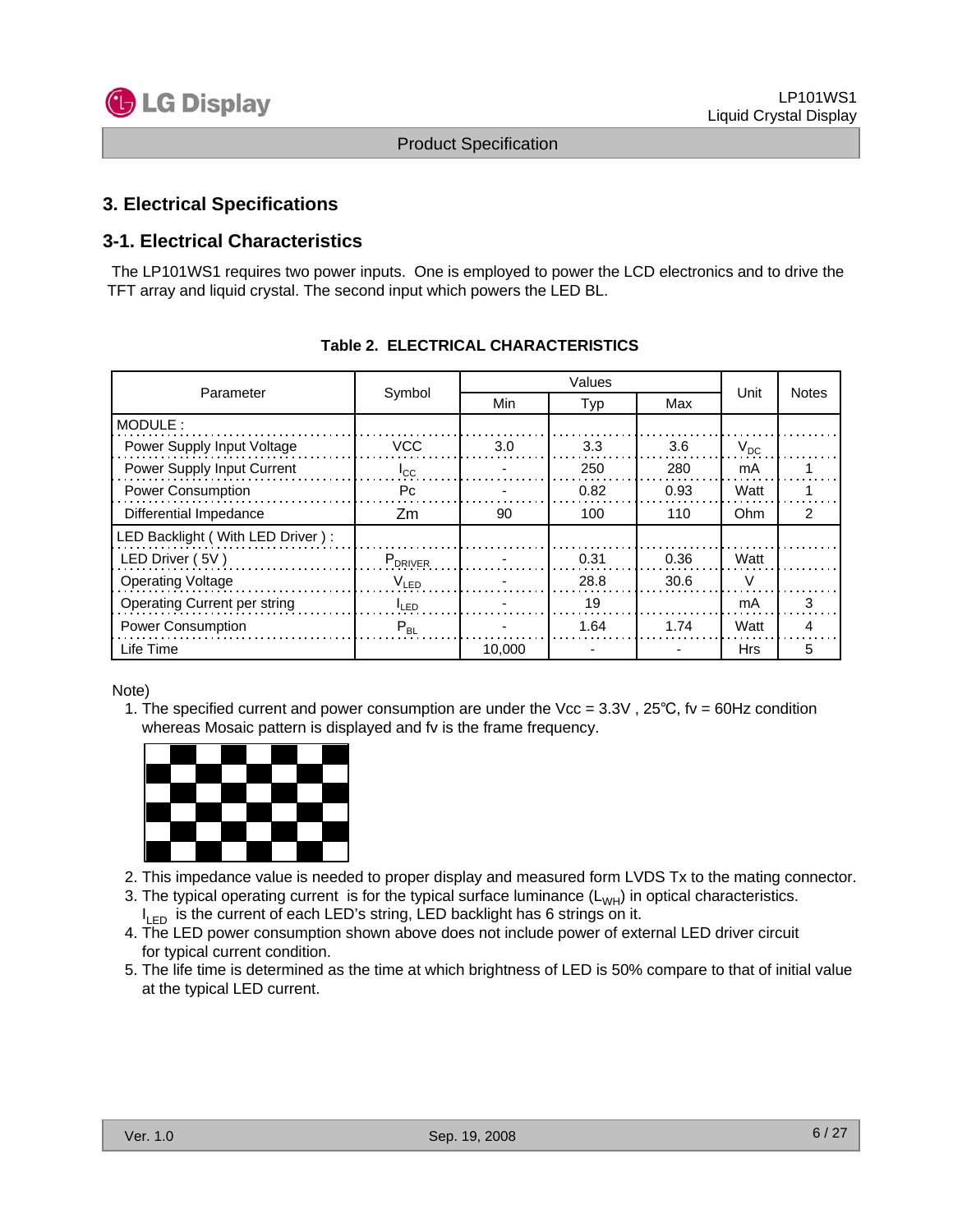

### **3-2. Interface Connection**

This LCD employs one interface connection, a 40 pin connector is used for the module electronics interface. The electronics interface connector is a model 20455-040E-0\* manufactured by I-PEX.

| Pin | Symbol              | Description                                   | Notes                                                |  |  |
|-----|---------------------|-----------------------------------------------|------------------------------------------------------|--|--|
| 1   | CT1/NC              | <b>Connector Test/No Connection(Reserved)</b> |                                                      |  |  |
| 2   | <b>VDD</b>          | +3.3V Power Supply                            |                                                      |  |  |
| 3   | <b>VDD</b>          | +3.3V Power Supply                            |                                                      |  |  |
| 4   | V <sub>EDID</sub>   | +3.3V EDID Power                              | 1, Interface chips                                   |  |  |
| 5   | <b>NC</b>           | No Connection                                 | 1.1 LCD: SiW, 1port including                        |  |  |
| 6   | CLK <sub>EDID</sub> | <b>EDID Clock Input</b>                       | <b>LVDS Receiver</b><br>1.2 System:                  |  |  |
| 7   | <b>DATAEDID</b>     | <b>EDID Data Input</b>                        | * Pin to Pin compatible with LVDS                    |  |  |
| 8   | RxIN <sub>0</sub> - | LVDS differential data input                  |                                                      |  |  |
| 9   | RxIN0+              | LVDS differential data input                  | 2. Connector<br>2.1 LCD<br>:I-PEX 20455-040E-0*      |  |  |
| 10  | <b>GND</b>          | Ground                                        | (Locking type)                                       |  |  |
| 11  | RxIN1-              | LVDS differential data input                  | or equivalent                                        |  |  |
| 12  | $RxIN1+$            | LVDS differential data input                  |                                                      |  |  |
| 13  | GND                 | Ground                                        | 2.2 Mating:<br>2.3 Connector pin arrangement         |  |  |
| 14  | RxIN2-              | LVDS differential data input                  |                                                      |  |  |
| 15  | RxIN2+              | LVDS differential data input                  | 40<br>1                                              |  |  |
| 16  | <b>GND</b>          | Ground                                        |                                                      |  |  |
| 17  | RxCLKIN-            | LVDS differential clock input                 |                                                      |  |  |
| 18  | RxCLKIN+            | LVDS differential clock input                 | [LCD Module Rear View]                               |  |  |
| 19  | <b>GND</b>          | Ground                                        |                                                      |  |  |
| 20  | <b>NC</b>           | No Connection                                 |                                                      |  |  |
| 21  | <b>NC</b>           | No Connection                                 |                                                      |  |  |
| 22  | GND                 | Ground                                        |                                                      |  |  |
| 23  | <b>NC</b>           | No Connection                                 |                                                      |  |  |
| 24  | <b>NC</b>           | No Connection                                 |                                                      |  |  |
| 25  | <b>GND</b>          | Ground                                        |                                                      |  |  |
| 26  | <b>NC</b>           | No Connection                                 |                                                      |  |  |
| 27  | <b>NC</b>           | No Connection                                 |                                                      |  |  |
| 28  | GND                 | Ground                                        |                                                      |  |  |
| 29  | <b>NC</b>           | No Connection                                 |                                                      |  |  |
| 30  | <b>NC</b>           | No Connection                                 |                                                      |  |  |
| 31  | VLED_GND            | <b>LED Ground</b>                             |                                                      |  |  |
| 32  | VLED_GND            | <b>LED Ground</b>                             |                                                      |  |  |
| 33  | VLED_GND            | <b>LED Ground</b>                             |                                                      |  |  |
| 34  | CT2/NC              | Connector Test/No Connection(Reserved)        |                                                      |  |  |
| 35  | S_PWMIN             | System PWM signal input                       |                                                      |  |  |
| 36  | BL_ON or NC         | LED Enable or No Connection[Note 1]           |                                                      |  |  |
| 37  | <b>NC</b>           | No Connection                                 |                                                      |  |  |
| 38  | <b>VLED</b>         | +7.5V~+18V LED Power Supply                   |                                                      |  |  |
| 39  | <b>VLED</b>         | +7.5V~+18V LED Power Supply                   | [Note 1]<br>Let this pin NC if this pin is not used. |  |  |
| 40  | <b>VLED</b>         | +7.5V~+18V LED Power Supply                   | (On: 2.0V ↑, Off: 0~0.4V)                            |  |  |

#### **Table 3. MODULE CONNECTOR PIN CONFIGURATION (CN1)**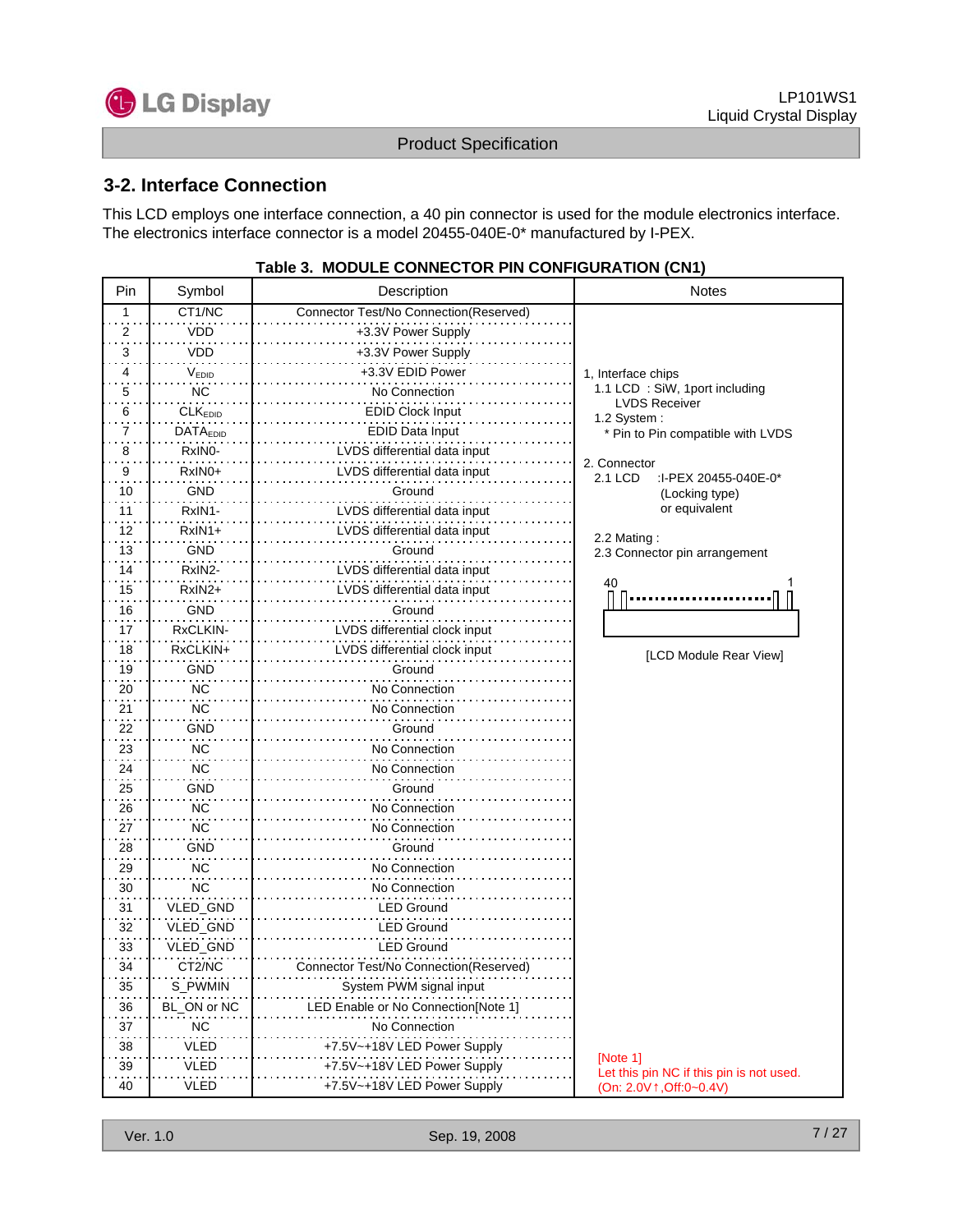

# **3-3. LVDS Signal Timing Specifications**

# **3-3-1. DC Specification**



| Description                      | Symb<br><sup>o</sup>       | Min | Max | Unit | <b>Notes</b>    |
|----------------------------------|----------------------------|-----|-----|------|-----------------|
| <b>LVDS Differential Voltage</b> | $ V^{}_{\mathsf{ID}} $     | 400 | 600 | mV   | ۰               |
| LVDS Common mode Voltage         | $\rm V_{CM}$               | 0.6 | 1.8 |      | ۰               |
| LVDS Input Voltage Range         | $\mathsf{V}_{\mathsf{IN}}$ | 0.3 | 2.1 |      | $V_{\text{ID}}$ |

# **3-3-2. AC Specification**

 $LVDS +$ 



|                                                           |                                |        | 77     | v t :M                      | ਚਦਮ⊃<br>▚▚▙▖▞▏               |
|-----------------------------------------------------------|--------------------------------|--------|--------|-----------------------------|------------------------------|
| <b>Description</b>                                        | Symbol                         | Min    | Max    | Unit                        | <b>Notes</b>                 |
|                                                           | t <sub>SKEW</sub>              | $-400$ | $+400$ | ps                          | $85MHz > Fclk \geq$<br>65MHz |
| LVDS Clock to Data Skew Margin                            | $\mathfrak{t}_{\mathsf{SKEW}}$ | $-600$ | $+600$ | ps                          | $65MHz > Fclk \ge$<br>25MHz  |
| LVDS Clock to Clock Skew Margin (Even<br>to Odd)          | <sup>L</sup> SKEW EO           | $-1/7$ | $+1/7$ | $\mathsf{T}_{\mathsf{clk}}$ |                              |
| Maximum deviation<br>of input clock frequency during SSC  | $F_{DEV}$                      |        | ± 3    | $\%$                        |                              |
| Maximum modulation frequency<br>of input clock during SSC | $F_{MOD}$                      |        | 200    | <b>KHz</b>                  |                              |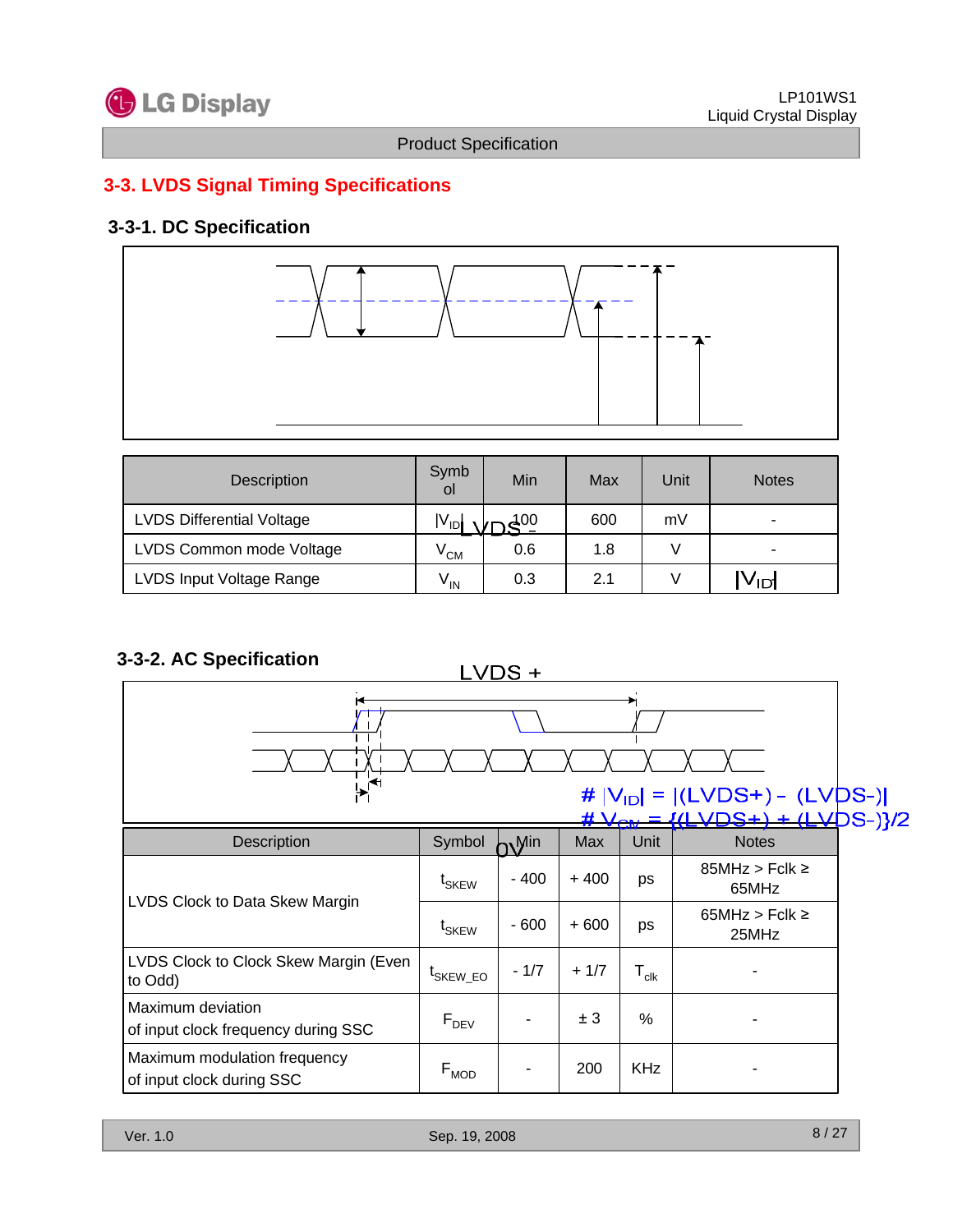

Time

 $T_{\rm{clk}}$ 



**3-3-3. Data Format**



< Spread Spectrum >

**LVDS Even Data** 

- LVDS 1 Port

< LVDS Data Format >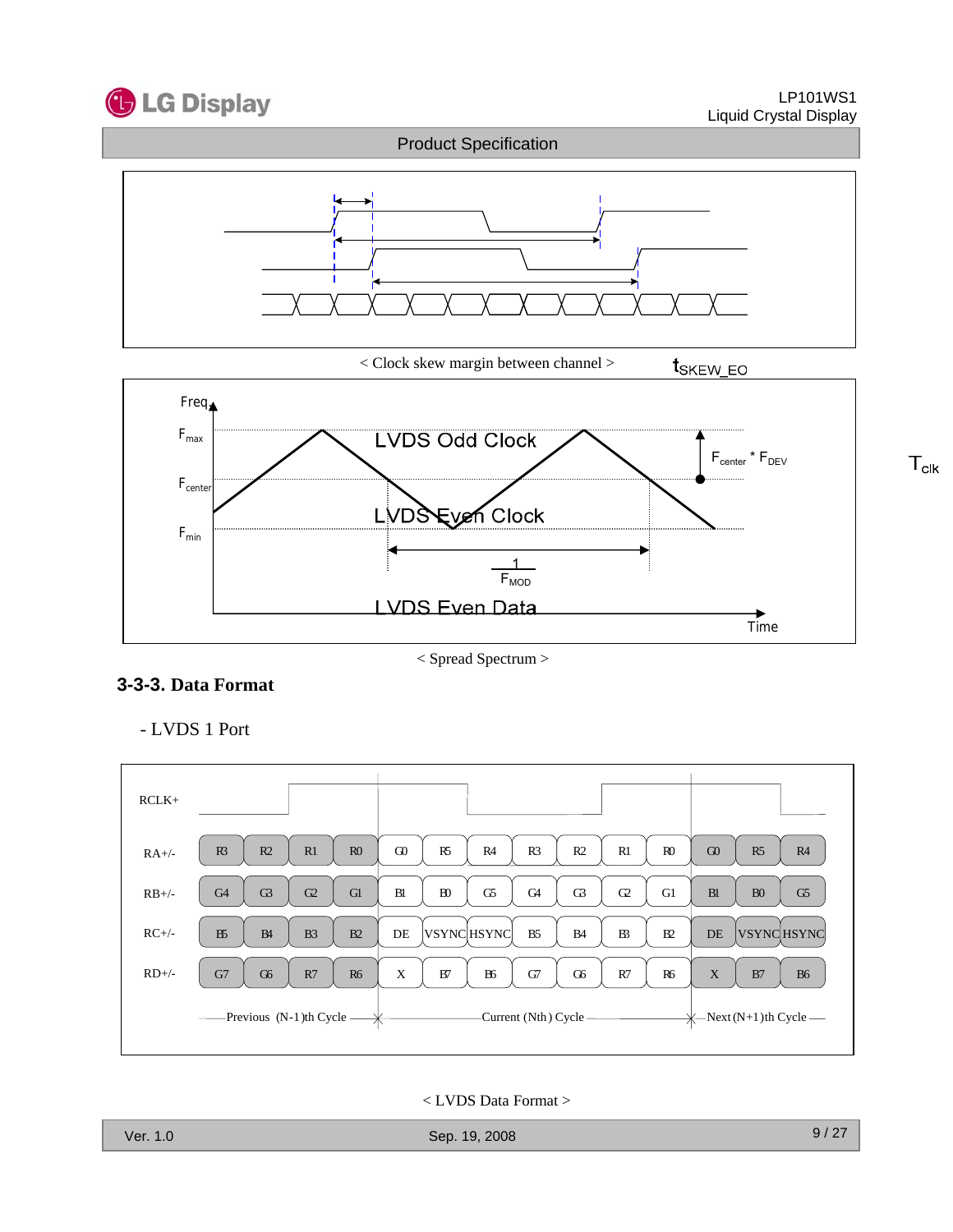

# **3-4. Signal Timing Specifications**

This is the signal timing required at the input of the User connector. All of the interface signal timing should be satisfied with the following specifications and specifications of LVDS Tx/Rx for its proper operation.

| <b>ITEM</b>    | Symbol                 |                                     | Min  | <b>Typ</b> | <b>Max</b> | Unit       | <b>Note</b> |
|----------------|------------------------|-------------------------------------|------|------------|------------|------------|-------------|
| <b>DCLK</b>    | Frequency              | $f_{CLK}$                           | 37.2 | 42.2       | 47.2       | <b>MHz</b> |             |
|                | Period                 | Thp                                 | 1112 | 1184       | 1256       |            |             |
| Hsync          | Width                  | $t_{WH}$                            | 16   | 32         | 48         | tCLK       |             |
|                | Width-Active           | $t_{\scriptscriptstyle \text{WHA}}$ | 1024 | 1024       | 1024       |            |             |
| Vsync          | Period                 | $t_{VP}$                            | 584  | 593        | 602        | <b>tHP</b> |             |
|                | Width                  | $t_{\rm WV}$                        | 1    | 5          | 9          |            |             |
|                | Width-Active           | $t_{\text{WVA}}$                    | 576  | 576        | 576        |            |             |
|                | Horizontal back porch  | $t_{\sf HBP}$                       | 40   | 80         | 120        |            |             |
| Data<br>Enable | Horizontal front porch | $t_{HFP}$                           | 32   | 48         | 64         | tCLK       |             |
|                | Vertical back porch    | t <sub>VBP</sub>                    | 6    | 9          | 12         |            |             |
|                | Vertical front porch   | $t_{\rm VFP}$                       | 1    | 3          | 5          | tHP        |             |

#### **Table 5. TIMING TABLE**

# **3-5. Signal Timing Waveforms** Condition : VCC =3.3V

Data Enable, Hsync, Vsync



High: 0.7VCC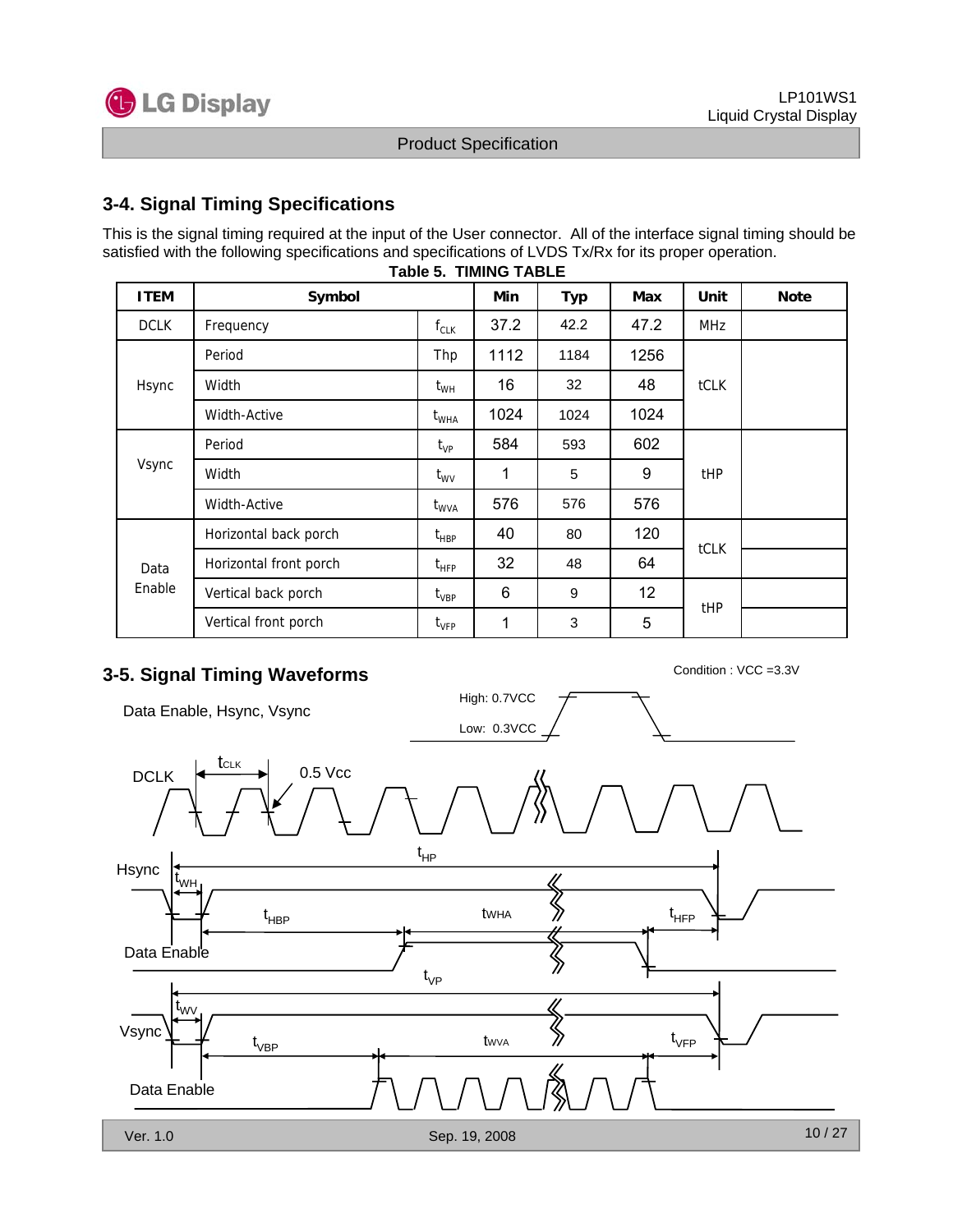

## **3-6. Color Input Data Reference**

The brightness of each primary color (red,green and blue) is based on the 6-bit gray scale data input for the color ; the higher the binary input, the brighter the color. The table below provides a reference for color versus data input.

|              |                   |              |                  |              |                |                |                |                | Input Color Data |                |                |              |                |                         |              |           |             |              |              |
|--------------|-------------------|--------------|------------------|--------------|----------------|----------------|----------------|----------------|------------------|----------------|----------------|--------------|----------------|-------------------------|--------------|-----------|-------------|--------------|--------------|
|              | Color             |              |                  | <b>RED</b>   |                |                |                |                |                  |                | <b>GREEN</b>   |              |                |                         |              |           | <b>BLUE</b> |              |              |
|              |                   | <b>MSB</b>   |                  |              |                |                |                | LSB   MSB      |                  |                |                |              |                | LSB   MSB<br><b>LSB</b> |              |           |             |              |              |
|              |                   | <b>R5</b>    | <b>R4</b>        | <b>R3</b>    | R <sub>2</sub> | R <sub>1</sub> | R <sub>0</sub> | G <sub>5</sub> | G 4              | G <sub>3</sub> | G <sub>2</sub> | G 1          | G <sub>0</sub> | <b>B</b> <sub>5</sub>   | <b>B4</b>    | <b>B3</b> | <b>B2</b>   | <b>B</b> 1   | <b>B</b> 0   |
|              | <b>Black</b>      | 0            | $\mathbf 0$      | 0            | 0              | $\mathbf 0$    | 0              | $\mathbf 0$    | 0                | $\pmb{0}$      | 0              | 0            | 0              | $\mathbf 0$             | 0            | 0         | $\pmb{0}$   | 0            | 0            |
|              | Red<br>$\sim 100$ | 1            | $\mathbf{1}$     | $\mathbf{1}$ | $\mathbf{1}$   | $\mathbf{1}$   | 1              | $\mathbf 0$    | $\mathbf 0$      | $\pmb{0}$      | $\pmb{0}$      | 0            | $\Omega$       | 0                       | 0            | 0         | 0           | $\mathbf 0$  | $\Omega$     |
| Basic        | Green             | 0            | $\mathbf 0$      | 0            | 0              | 0              | 0              | $\overline{1}$ | 1                | 1              | 1              | 1            |                | $\mathbf 0$             | 0            | 0         | 0           | 0            | $\Omega$     |
|              | Blue              | 0            | $\mathbf 0$      | 0            | 0              | 0              | 0              | 10             | 0                | 0              | 0              | 0            | 0              | $\vert$ 1               | $\mathbf{1}$ | 1         | 1           | $\mathbf{1}$ | 1            |
| Color        | Cyan              | 0            | 0                | 0            | 0              | 0              | 0              | l 1            | 1                | 1              | 1              | 1            | 1              |                         | 1            | 1         |             | 1            |              |
|              | Magenta           | 1            | 1                | 1            | $\mathbf{1}$   | 1              | 1              | $\mathbf 0$    | 0                | $\mathbf 0$    | 0              | 0            | 0              | $\mathbf{1}$            | 1            | 1         | 1           | 1            | 1            |
|              | Yellow            | 1            | $\mathbf{1}$     | $\mathbf{1}$ | 1              | $\mathbf{1}$   | 1              | $\mathbf{1}$   | 1                | $\mathbf{1}$   | $\mathbf{1}$   | 1            | 1              | 0                       | 0            | 0         | $\mathbf 0$ | $\pmb{0}$    | $\mathbf 0$  |
|              | White             | 1            | 1                | 1            | 1              | 1              | 1              | 1              | 1                | 1              | $\mathbf{1}$   | $\mathbf{1}$ | 1              | $\mathbf{1}$            | 1            | 1         | 1           | $\mathbf{1}$ | 1            |
|              | RED (00)          | 0            | $\pmb{0}$        | 0            | 0              | $\pmb{0}$      | 0              | l o            | $\pmb{0}$        | $\mathbf 0$    | $\mathbf 0$    | 0            | $\mathbf 0$    | 0                       | 0            | 0         | 0           | $\pmb{0}$    | $\mathbf 0$  |
|              | RED (01)          | 0            | $\mathbf 0$      | 0            | $\Omega$       | $\mathbf 0$    | 1              | $\overline{0}$ | $\mathbf 0$      | $\mathbf 0$    | 0              | 0            | $\Omega$       | $\Omega$                | 0            | 0         | 0           | 0            | 0            |
| <b>RED</b>   | $\cdots$          |              |                  |              |                |                |                |                |                  |                |                |              |                |                         |              |           |             |              |              |
|              | RED (62)          | 1            | 1                |              |                | 1              | 0              | 0              | $\pmb{0}$        | 0              | $\pmb{0}$      | 0            | 0              | $\overline{0}$          | 0            | 0         | 0           | 0            | 0            |
|              | RED (63)          | $\mathbf{1}$ | $\mathbf{1}$     | 1            | 1              | $\mathbf{1}$   | 1              | $\pmb{0}$      | $\mathbf 0$      | $\mathbf 0$    | $\mathsf 0$    | 0            | $\mathbf 0$    | l 0                     | 0            | 0         | 0           | $\pmb{0}$    | 0            |
|              | <b>GREEN (00)</b> | $\pmb{0}$    | $\mathbf 0$      | 0            | $\pmb{0}$      | $\pmb{0}$      | 0              | $\overline{0}$ | $\pmb{0}$        | $\pmb{0}$      | $\mathbf 0$    | 0            | $\mathbf 0$    | $\overline{0}$          | 0            | 0         | 0           | $\pmb{0}$    | $\mathbf 0$  |
|              | <b>GREEN (01)</b> | 0            | $\mathbf 0$      | 0            | $\Omega$       | $\mathbf 0$    | 0              | $\overline{0}$ | $\mathbf 0$      | $\mathbf 0$    | 0              | $\Omega$     | 1              | $\mathbf 0$             | 0            | 0         | $\Omega$    | $\mathbf 0$  | 0            |
| <b>GREEN</b> |                   |              |                  |              |                |                |                |                |                  |                |                |              |                |                         |              |           |             |              |              |
|              | <b>GREEN (62)</b> | 0            | $\boldsymbol{0}$ | 0            | 0              | $\pmb{0}$      | 0              | 1              | 1                |                |                | 1            | 0              | $\mathbf 0$             | 0            | 0         | 0           | 0            | 0            |
|              | <b>GREEN (63)</b> | $\mathbf 0$  | $\pmb{0}$        | 0            | $\mathbf 0$    | $\pmb{0}$      |                | $0$   1        | $\mathbf{1}$     | 1              | 1              | $\mathbf{1}$ | 1              | $\vert$ 0               | 0            | 0         | $\mathbf 0$ | $\pmb{0}$    | 0            |
|              | <b>BLUE (00)</b>  | 0            | $\mathbf 0$      | $\mathbf 0$  | $\mathbf 0$    | $\mathbf 0$    | $\mathbf 0$    | l o            | $\mathbf 0$      | $\mathbf 0$    | $\mathbf 0$    | 0            | $\Omega$       | l o                     | $\mathbf 0$  | 0         | 0           | $\mathbf 0$  | $\Omega$     |
|              | <b>BLUE (01)</b>  | 0            | $\mathbf 0$      | 0            | $\Omega$       | 0              | 0              | $\mathbf 0$    | 0                | $\mathbf 0$    | $\Omega$       | $\mathbf{0}$ | $\Omega$       | $\mathbf 0$             | $\Omega$     | 0         | $\Omega$    | $\mathbf 0$  | 1            |
| <b>BLUE</b>  | $\cdots$          |              |                  |              |                |                |                |                |                  |                |                |              |                |                         |              |           |             |              |              |
|              | <b>BLUE (62)</b>  | 0            | 0                | 0            | 0              | 0              | 0              | 0              | 0                | 0              | 0              | 0            | 0              |                         |              |           |             | 1            | 0            |
|              | <b>BLUE (63)</b>  | 0            | 0                | 0            | 0              | $\pmb{0}$      | 0              | 0              | $\mathbf 0$      | $\pmb{0}$      | $\pmb{0}$      | 0            | 0              | $\overline{1}$          | 1            | 1         | 1           | 1            | $\mathbf{1}$ |

#### **Table 7. COLOR DATA REFERENCE**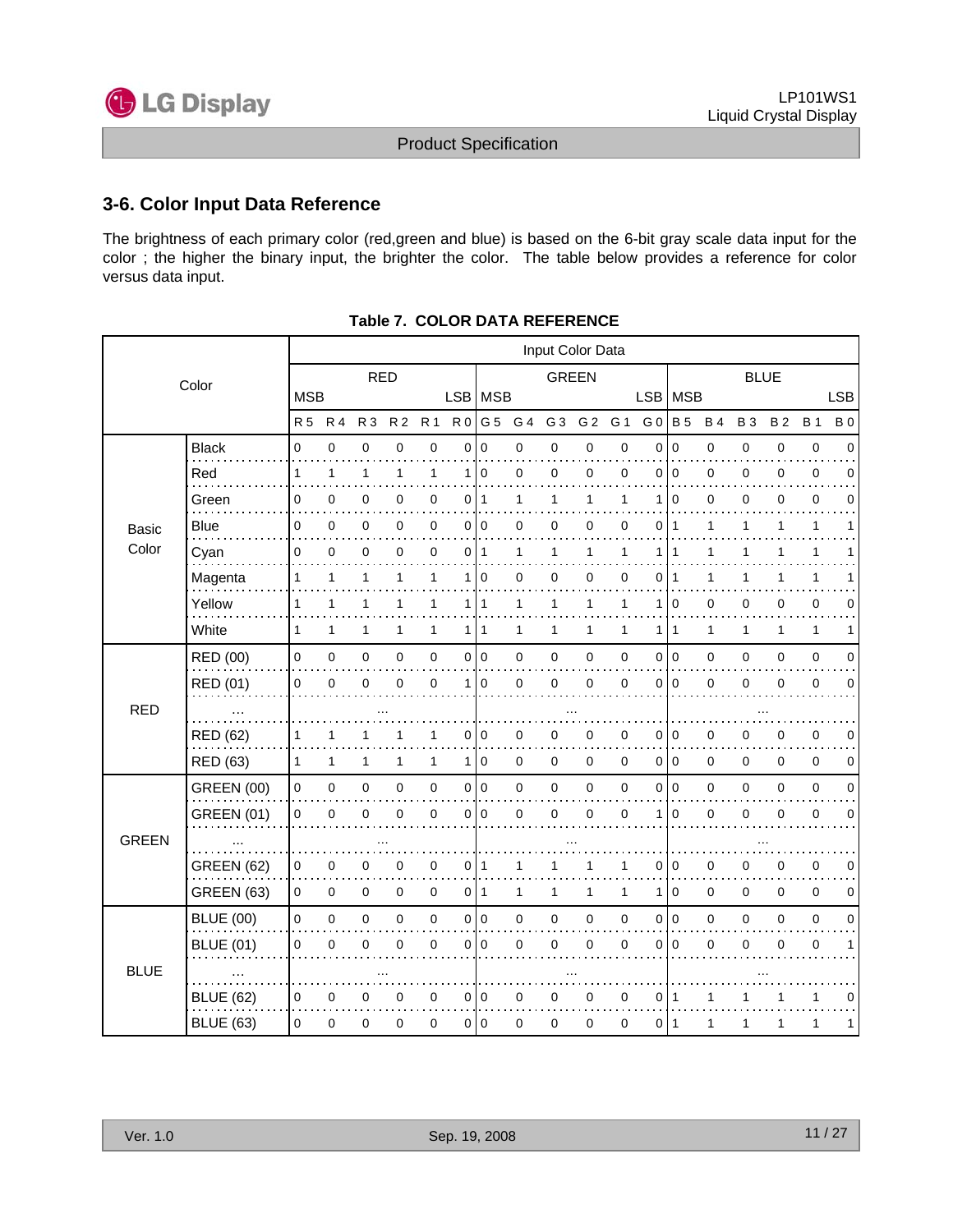

# **3-7. Power Sequence**



**:Refer to Table 3.)**

| Parameter      |          | Value | Units |      |  |
|----------------|----------|-------|-------|------|--|
|                | Min.     | Typ.  | Max.  |      |  |
| $\mathsf{T}_1$ | $0.5\,$  |       | 10    | (ms) |  |
| T <sub>2</sub> | $\Omega$ |       | 50    | (ms) |  |
| $T_3$          | 200      |       |       | (ms) |  |
| T <sub>4</sub> | 200      |       |       | (ms) |  |
| $T_5$          | $\Omega$ |       | 50    | (ms) |  |
| $T_6$          | $\Omega$ |       | 10    | (ms) |  |
| T <sub>7</sub> | 400      |       |       | (ms) |  |

### **Table 7. POWER SEQUENCE TABLE**

Note)

1. Valid Data is Data to meet "3-3. LVDS Signal Timing Specifications"

2. Please avoid floating state of interface signal at invalid period.

3. When the interface signal is invalid, be sure to pull down the power supply for LCD VCC to 0V.

4. LED power must be turn on after power supply for LCD and interface signal are valid.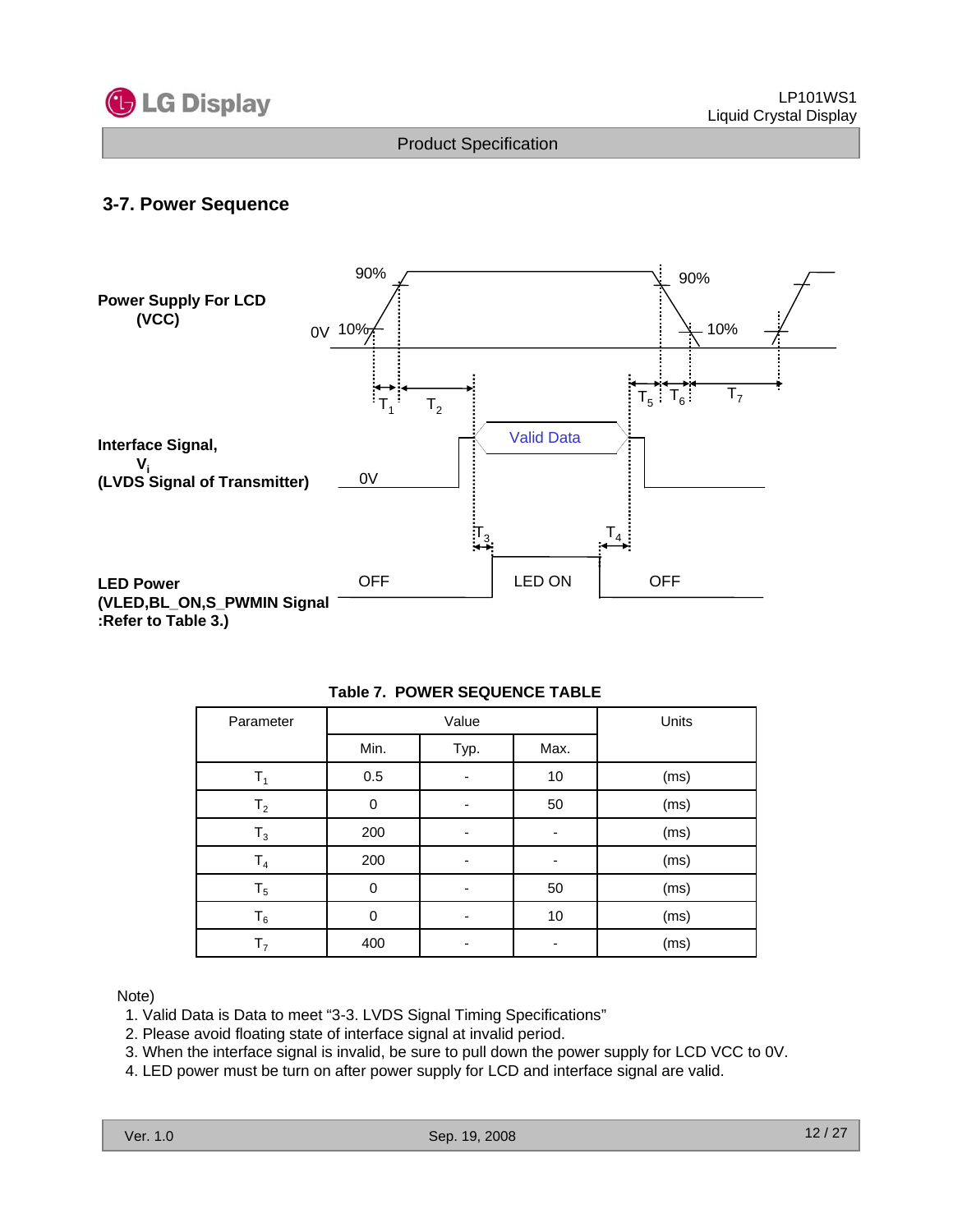

# **4. Optical Specification**

Optical characteristics are determined after the unit has been 'ON' and stable for approximately 30 minutes in a dark environment at 25°C. The values specified are at an approximate distance 50cm from the LCD surface at a viewing angle of Φ and Θ equal to 0°.

**FIG. 1 Optical Characteristic Measurement Equipment and Method**

FIG. 1 presents additional information concerning the measurement equipment and method.



# **Table 8. OPTICAL CHARACTERISTICS**

|                              |                |       |        |       |                   | $1a=23$ C, $vC=3.3v$ , $v=00112$ , $1c$ <sub>LK</sub> = 09.3101112, $1b$ <sub>LF</sub> = 17 111A |
|------------------------------|----------------|-------|--------|-------|-------------------|--------------------------------------------------------------------------------------------------|
|                              |                |       | Values |       |                   |                                                                                                  |
| Parameter                    | Symbol         | Min   | Typ    | Max   | Units             | <b>Notes</b>                                                                                     |
| <b>Contrast Ratio</b>        | CR.            | 300   | 400    |       |                   |                                                                                                  |
| Surface Luminance, white     | $L_{WH}$       |       | 200    |       | cd/m <sup>2</sup> | 2                                                                                                |
| Luminance Variation          | $\delta$ white |       | 1.4    | 1.6   |                   | 3                                                                                                |
| Response Time                | $Tr_R + Tr_D$  |       | 16     | 25    | ms                | 4                                                                                                |
| <b>Color Coordinates</b>     |                |       |        |       |                   |                                                                                                  |
| <b>RED</b>                   | <b>RX</b>      | 0.558 | 0.588  | 0.618 |                   |                                                                                                  |
|                              | <b>RY</b>      | 0.317 | 0.347  | 0.377 |                   |                                                                                                  |
| <b>GREEN</b>                 | GX             | 0.301 | 0.331  | 0.361 |                   |                                                                                                  |
|                              | GY             | 0.516 | 0.546  | 0.576 |                   |                                                                                                  |
| <b>BLUE</b>                  | <b>BX</b>      | 0.124 | 0.154  | 0.184 |                   |                                                                                                  |
|                              | BY             | 0.098 | 0.128  | 0.158 |                   |                                                                                                  |
| <b>WHITE</b>                 | <b>WX</b>      | 0.283 | 0.313  | 0.343 |                   |                                                                                                  |
|                              | <b>WY</b>      | 0.299 | 0.329  | 0.359 |                   |                                                                                                  |
| Viewing Angle                |                |       |        |       |                   | 5                                                                                                |
| x axis, right( $\Phi$ =0°)   | $\Theta$ r     | 30    |        |       | degree            |                                                                                                  |
| x axis, left ( $\Phi$ =180°) | $\Theta$       | 30    |        |       | degree            |                                                                                                  |
| y axis, up ( $\Phi$ =90°)    | $\Theta$ u     | 10    |        |       | degree            |                                                                                                  |
| y axis, down ( $\Phi$ =270°) | $\Theta$ d     | 20    |        |       | degree            |                                                                                                  |
| Gray Scale                   |                |       | 2.2    |       |                   | 6                                                                                                |

 $Ta = 25^{\circ}C$ , VCC=3.3V,  $f_V = 60Hz$ ,  $f_{C_V} = 69.3MHz$ ,  $I_B = 17 \text{ mA}$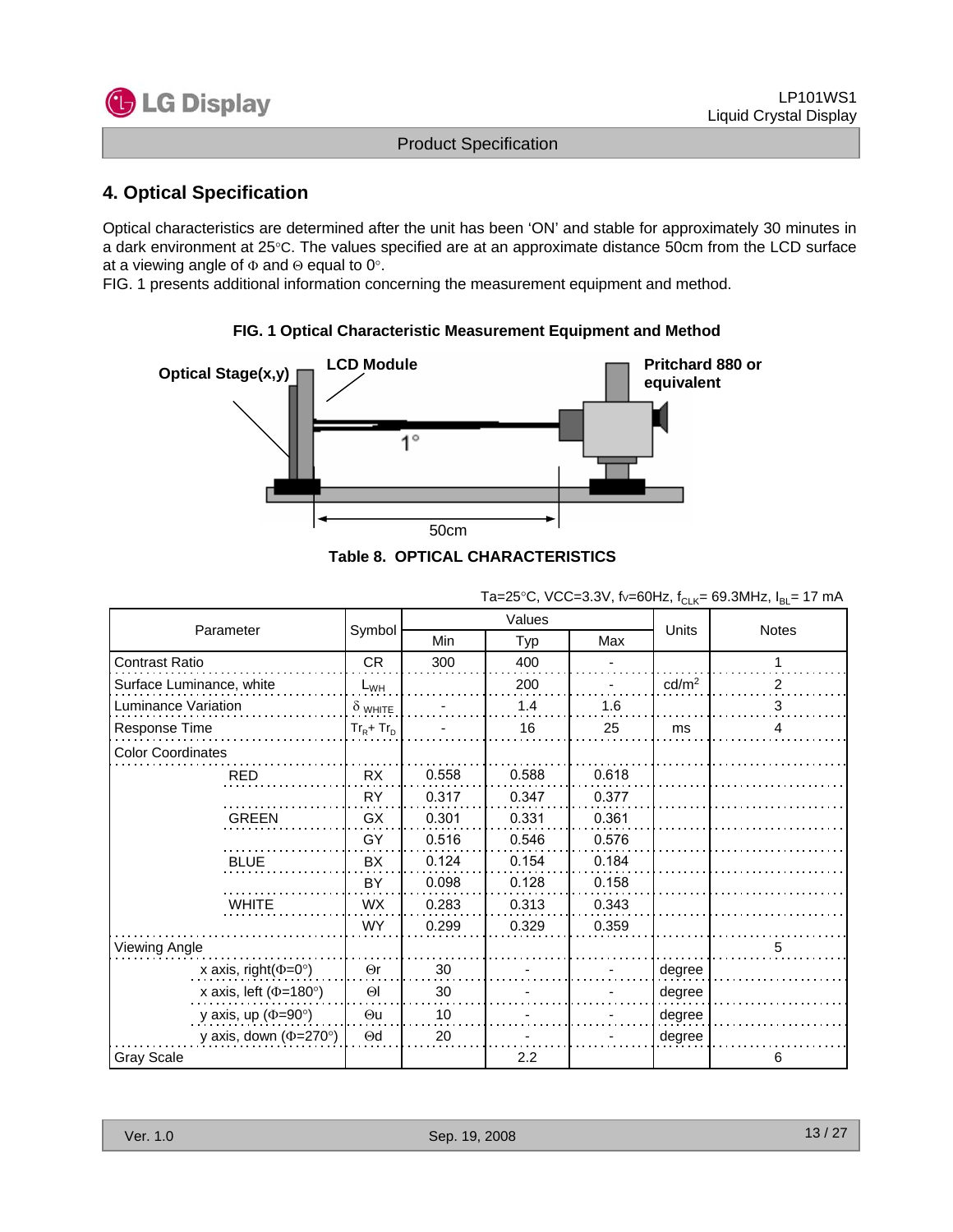

#### Note)

1. Contrast Ratio(CR) is defined mathematically as

Contrast Ratio =

Surface Luminance with all black pixels

Surface Luminance with all white pixels

2. Surface luminance is the average of 5 point across the LCD surface 50cm from the surface with all pixels displaying white. For more information see FIG 1.

 $L_{WH}$  = Average( $L_1, L_2, ... L_5$ )

3. The variation in surface luminance, The panel total variation ( $\delta_{WHTE}$ ) is determined by measuring L<sub>N</sub> at each test position 1 through 13 and then defined as followed numerical formula. For more information see FIG 2.

 $Maximum(L_1, L_2, \ldots L_{13})$  $\delta$  <sub>WHITE</sub> =  $\frac{1}{1}$ Minimum $(L_1, L_2, ... L_{13})$ 

- 4. Response time is the time required for the display to transition from white to black (rise time,  $Tr_R$ ) and from black to white(Decay Time,  $Tr_D$ ). For additional information see FIG 3.
- 5. Viewing angle is the angle at which the contrast ratio is greater than 10. The angles are determined for the horizontal or x axis and the vertical or y axis with respect to the z axis which is normal to the LCD surface. For more information see FIG 4.

| 6. Gray scale specification | * $f_v = 60$ Hz |
|-----------------------------|-----------------|
|-----------------------------|-----------------|

| <b>Gray Level</b> | Luminance [%] (Typ) |
|-------------------|---------------------|
| L0                | 0.25                |
| l 7               | 0.89                |
| L <sub>15</sub>   | 3.41                |
| L23               | 9.01                |
| $\pm 31$          | 19.84               |
| L39               | 34.84               |
| l 47              | 52.65               |
| L <sub>55</sub>   | 72.78               |
| L63               | 100                 |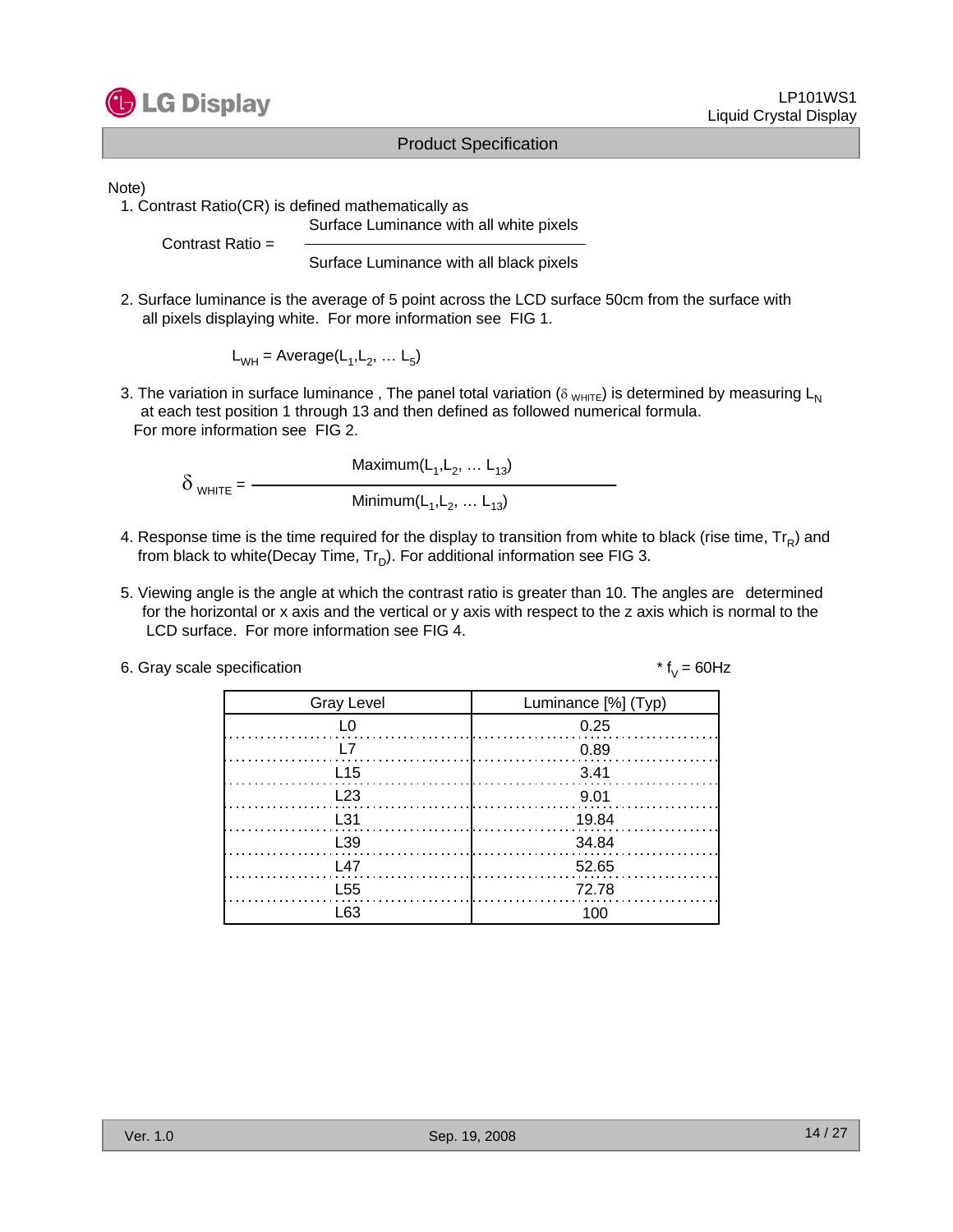

#### **FIG. 2 Luminance**

<measuring point for surface luminance & measuring point for luminance variation>



#### **FIG. 3 Response Time**

The response time is defined as the following figure and shall be measured by switching the input signal for "black" and "white".



#### **FIG. 4 Viewing angle**

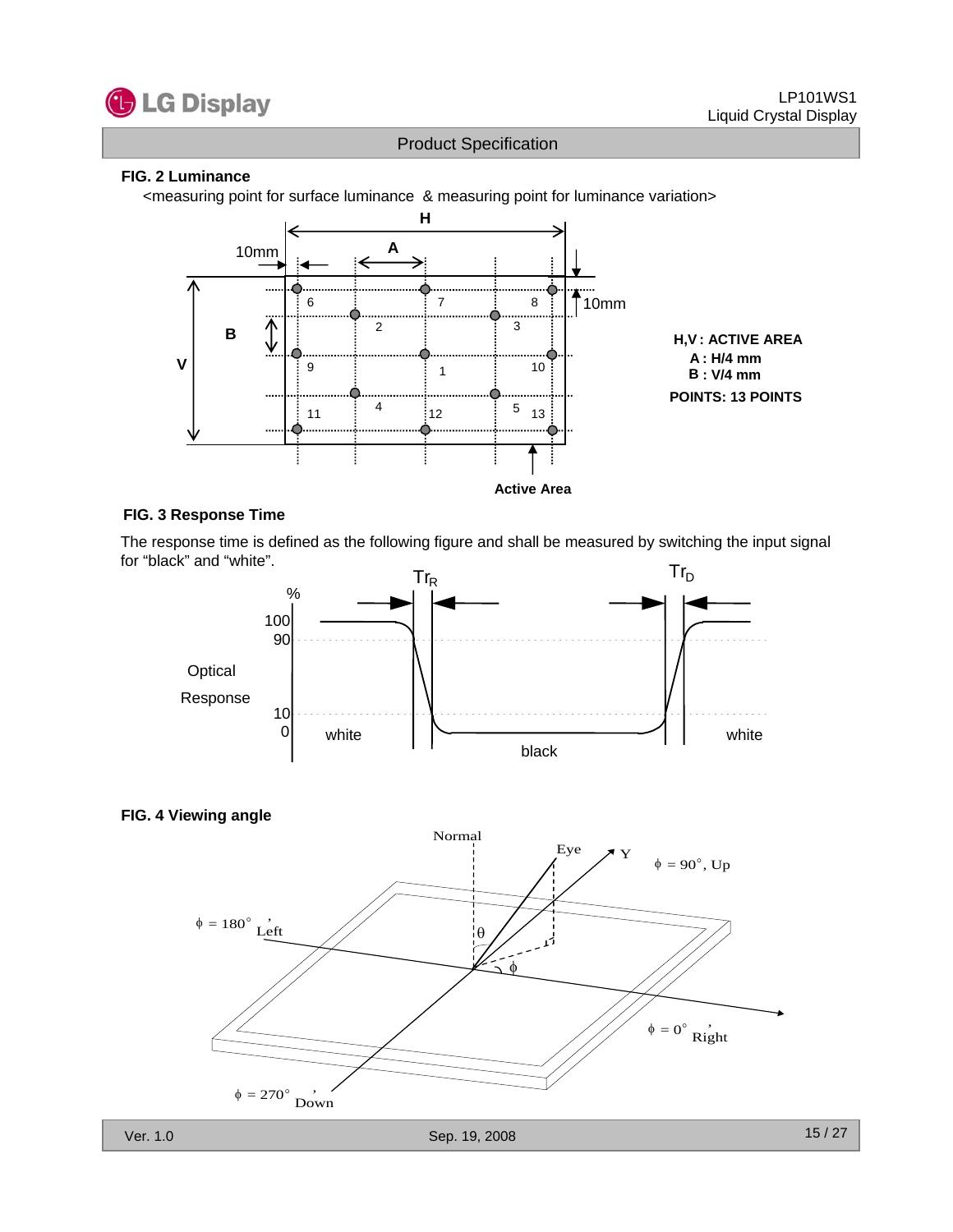

### **5. Mechanical Characteristics**

The contents provide general mechanical characteristics for the model LP101WS1. In addition the figures in the next page are detailed mechanical drawing of the LCD.

|                          | Horizontal                             | $235.0 \pm 0.3$ mm |  |  |  |  |
|--------------------------|----------------------------------------|--------------------|--|--|--|--|
| <b>Outline Dimension</b> | Vertical                               | $143.0 \pm 0.5$ mm |  |  |  |  |
|                          | <b>Thickness</b>                       | $5.2$ mm $(max)$   |  |  |  |  |
| Bezel Area               | Horizontal                             | 226,00 mm          |  |  |  |  |
|                          | Vertical                               | 128.70 mm          |  |  |  |  |
|                          | Horizontal                             | 222.72 mm          |  |  |  |  |
| Active Display Area      | Vertical                               | 125.28 mm          |  |  |  |  |
| Weight                   | 195g (Max.)                            |                    |  |  |  |  |
| <b>Surface Treatment</b> | Glare treatment of the front polarizer |                    |  |  |  |  |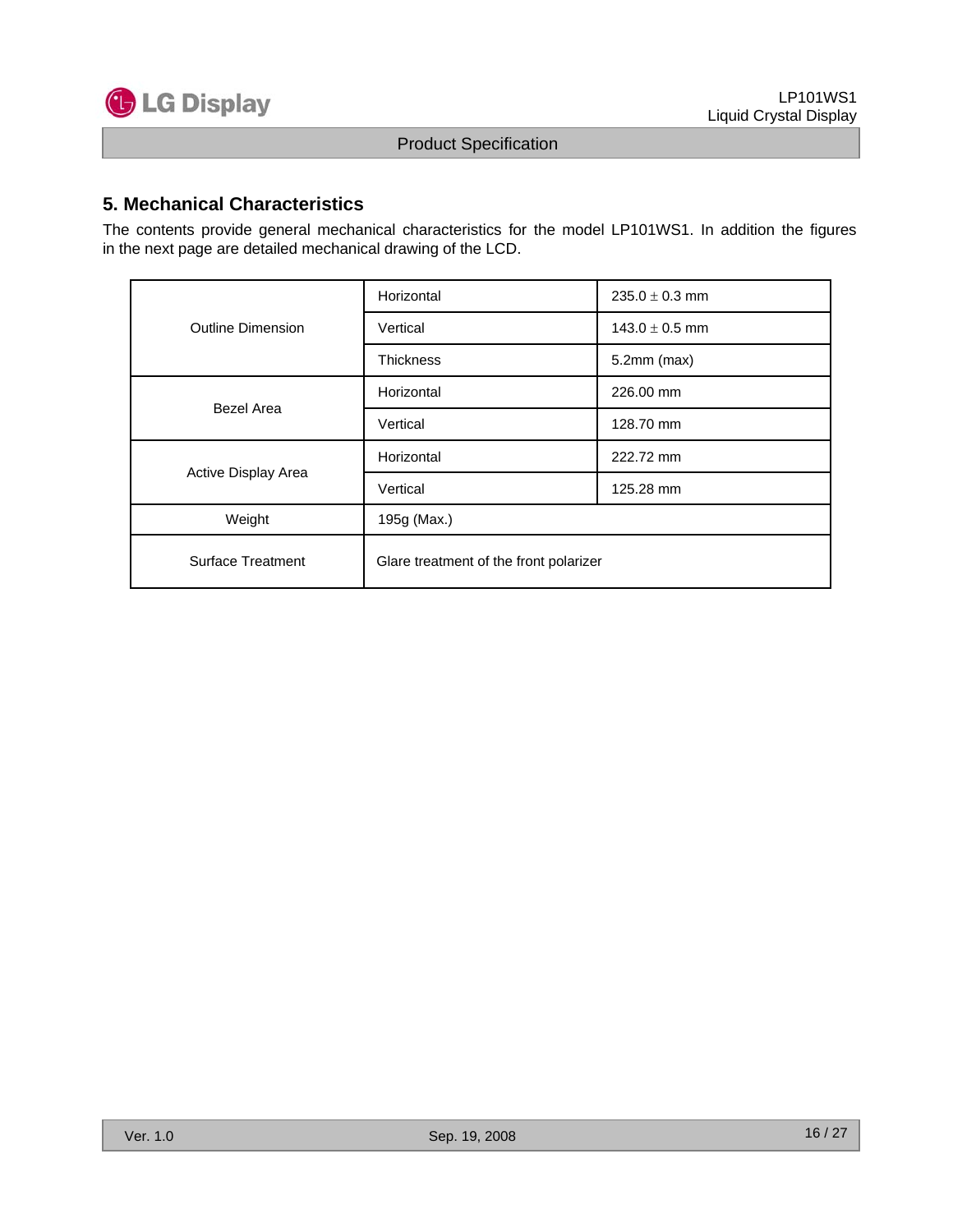

### <FRONT VIEW>

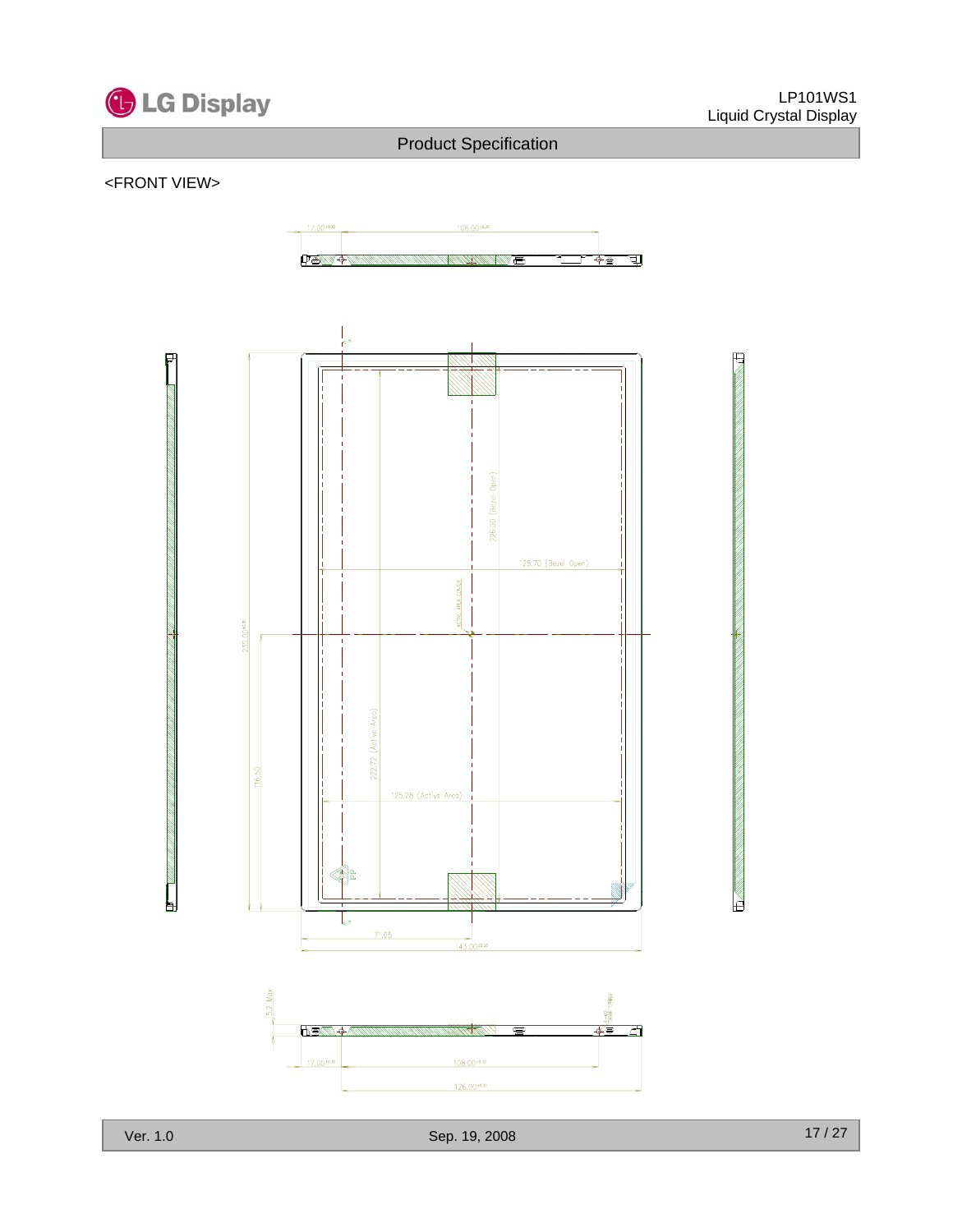

### <REAR VIEW>

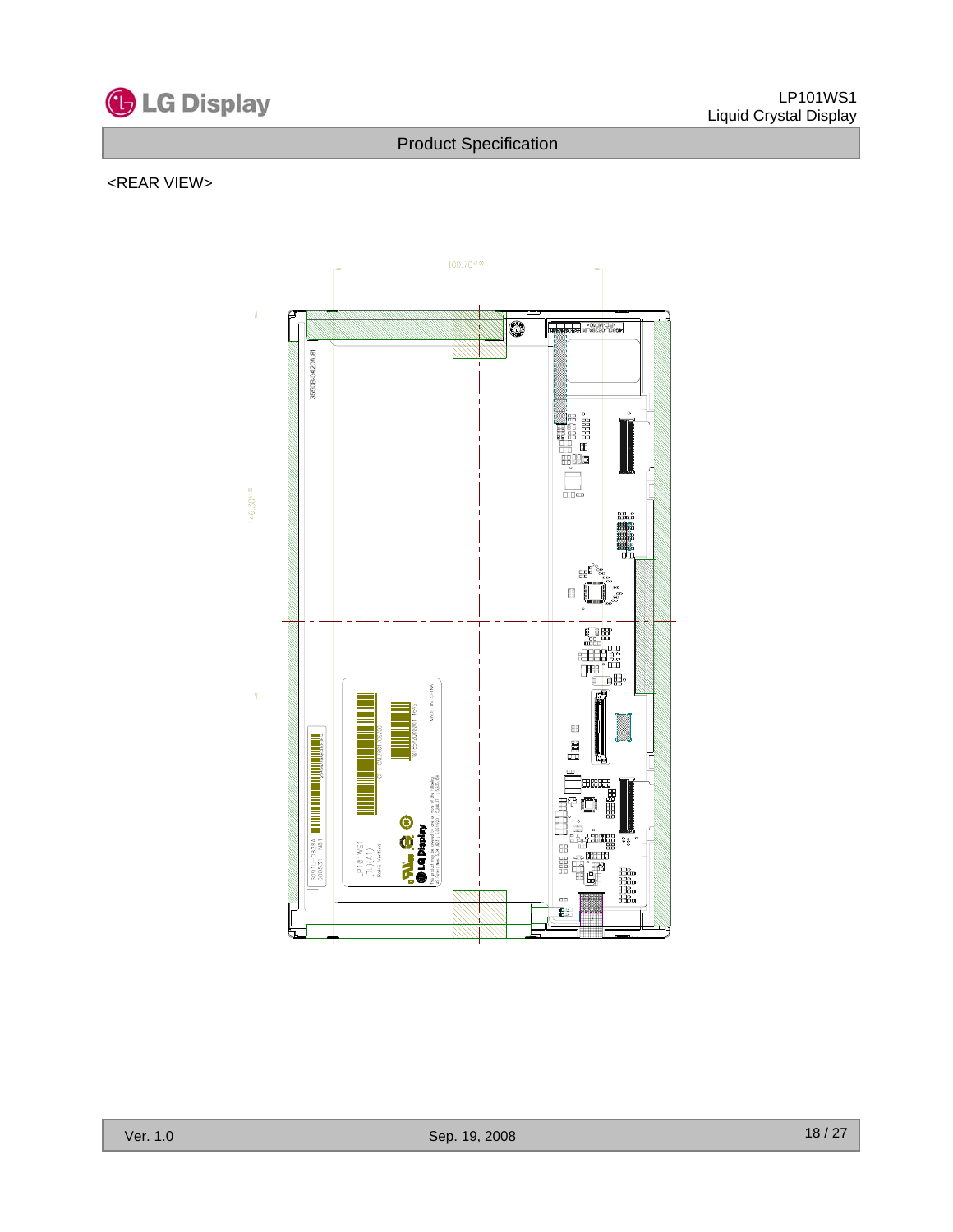

### [ DETAIL DESCRIPTION OF SIDE MOUNTING SCREW ]



Section A-A

- \* Mounting Screw Length (A)  $= 1.5(Min) / 1.8(Max)$
- \* Mounting Screw Hole Depth (B)  $= 1.8(Min)$
- \* Mounting hole location : 2.8(typ.)
- \* Torque : 2.0 kgf.cm(Max) (Measurement gauge : torque meter)

Notes : 1. Screw plated through the method of non-electrolytic nickel plating is preferred to reduce possibility that results in vertical and/or horizontal line defect due to the conductive particles from screw surface.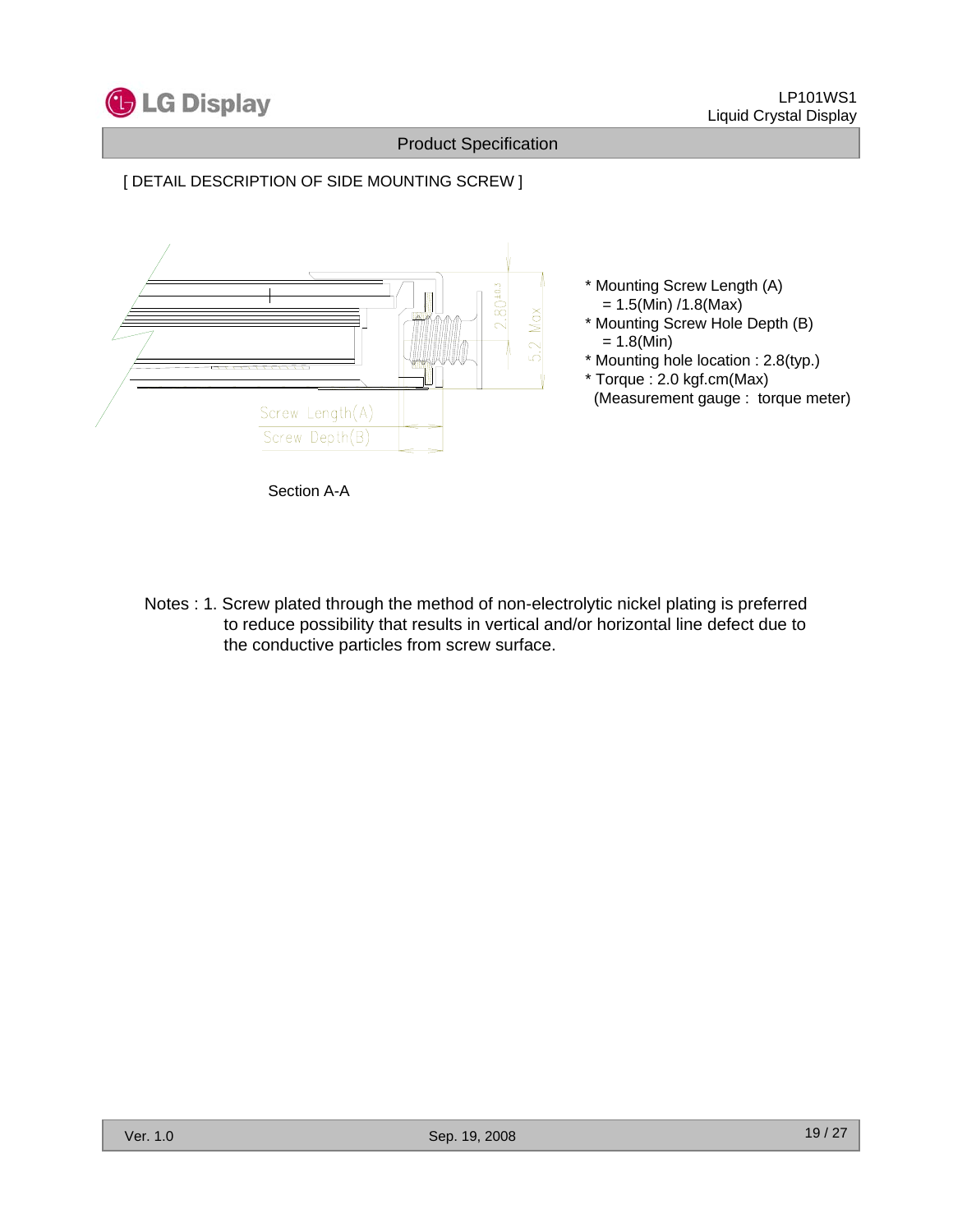

# **6. Reliability**

Environment test condition

| No. | Test Item                                   | Conditions                                                                                       |  |  |  |  |  |
|-----|---------------------------------------------|--------------------------------------------------------------------------------------------------|--|--|--|--|--|
| 1   | High temperature storage test               | Ta= 60°C, 240h                                                                                   |  |  |  |  |  |
| 2   | Low temperature storage test                | Ta= -20°C, 240h                                                                                  |  |  |  |  |  |
| 3   | High temperature operation test             | Ta= 50°C, 50%RH, 240h                                                                            |  |  |  |  |  |
| 4   | Low temperature operation test              | Ta= 0°C, 240h                                                                                    |  |  |  |  |  |
| 5   | Vibration test (non-operating)              | Sine wave, $10 \sim 500 \sim 10$ Hz, 1.5G, 0.37oct/min<br>3 axis, 1 hour/axis                    |  |  |  |  |  |
| 6   | Shock test (non-operating)                  | Half sine wave, 180G, 2ms<br>one shock of each six faces(I.e. run 180G 6ms<br>for all six faces) |  |  |  |  |  |
| 7   | Altitude<br>operating<br>storage / shipment | $0 \sim 10,000$ feet (3,048m) 24Hr<br>0~40,000 feet (12,192m) 24Hr                               |  |  |  |  |  |

{ Result Evaluation Criteria }

There should be no change which might affect the practical display function when the display quality test is conducted under normal operating condition.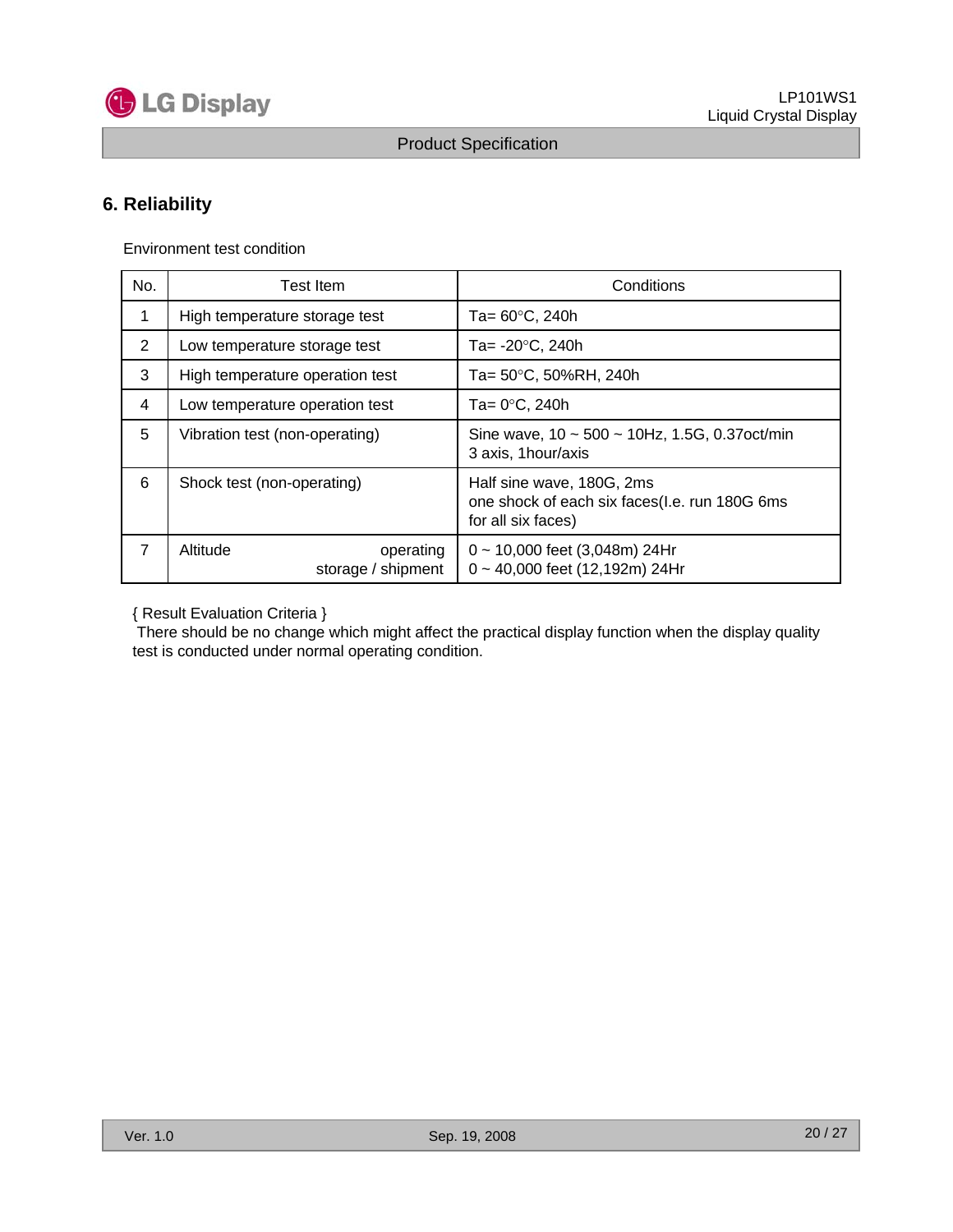

## **7. International Standards**

### **7-1. Safety**

a) UL 60950-1:2003, First Edition, Underwriters Laboratories, Inc., Standard for Safety of Information Technology Equipment. b) CAN/CSA C22.2, No. 60950-1-03 1<sup>st</sup> Ed. April 1, 2003, Canadian Standards Association, Standard for Safety of Information Technology Equipment. c) EN 60950-1:2001, First Edition, European Committee for Electrotechnical Standardization(CENELEC) European Standard for Safety of Information Technology Equipment.

## **7-2. EMC**

a) ANSI C63.4 "Methods of Measurement of Radio-Noise Emissions from Low-Voltage Electrical and Electrical Equipment in the Range of 9kHZ to 40GHz. "American National Standards Institute(ANSI), 1992

b) C.I.S.P.R "Limits and Methods of Measurement of Radio Interface Characteristics of Information Technology Equipment." International Special Committee on Radio Interference.

c) EN 55022 "Limits and Methods of Measurement of Radio Interface Characteristics of Information Technology Equipment." European Committee for Electrotechnical Standardization.(CENELEC), 1998 ( Including A1: 2000 )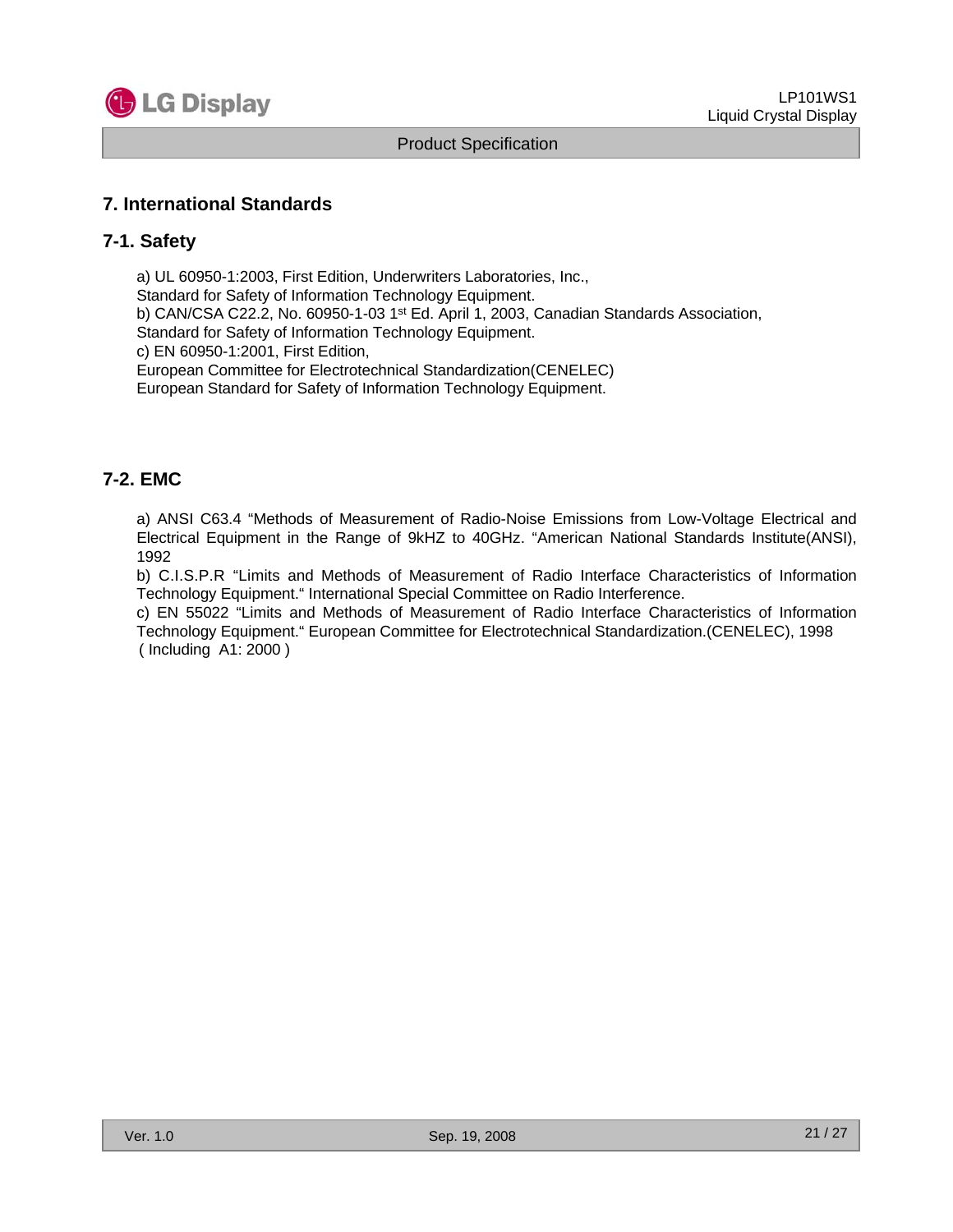

# **8. Packing**

# **8-1. Designation of Lot Mark**

a) Lot Mark



| A,B,C: SIZE(INCH) |
|-------------------|
| E : MONTH         |

D: YEAR  $F ~ M$  : SERIAL NO.

Note

1. YEAR

| Year | 2001 | 2002 | 2003 | 2004 | 2005 | 2006 | 2007 | 2008 | 2009 | 2010 |
|------|------|------|------|------|------|------|------|------|------|------|
| Mark |      |      |      |      |      |      |      |      |      |      |

2. MONTH

| Month | Jan | Feb | Mar | Apr | May | Jun | Jul | Aug | Sep | Oct | Nov | Dec |
|-------|-----|-----|-----|-----|-----|-----|-----|-----|-----|-----|-----|-----|
| Mark  |     |     |     |     |     |     |     |     |     |     | ◡   |     |

b) Location of Lot Mark

Serial No. is printed on the label. The label is attached to the backside of the LCD module. This is subject to change without prior notice.

### **8-2. Packing Form**

- a) Package quantity in one box : 40 pcs
- b) Box Size : 395mm × 390mm × 309mm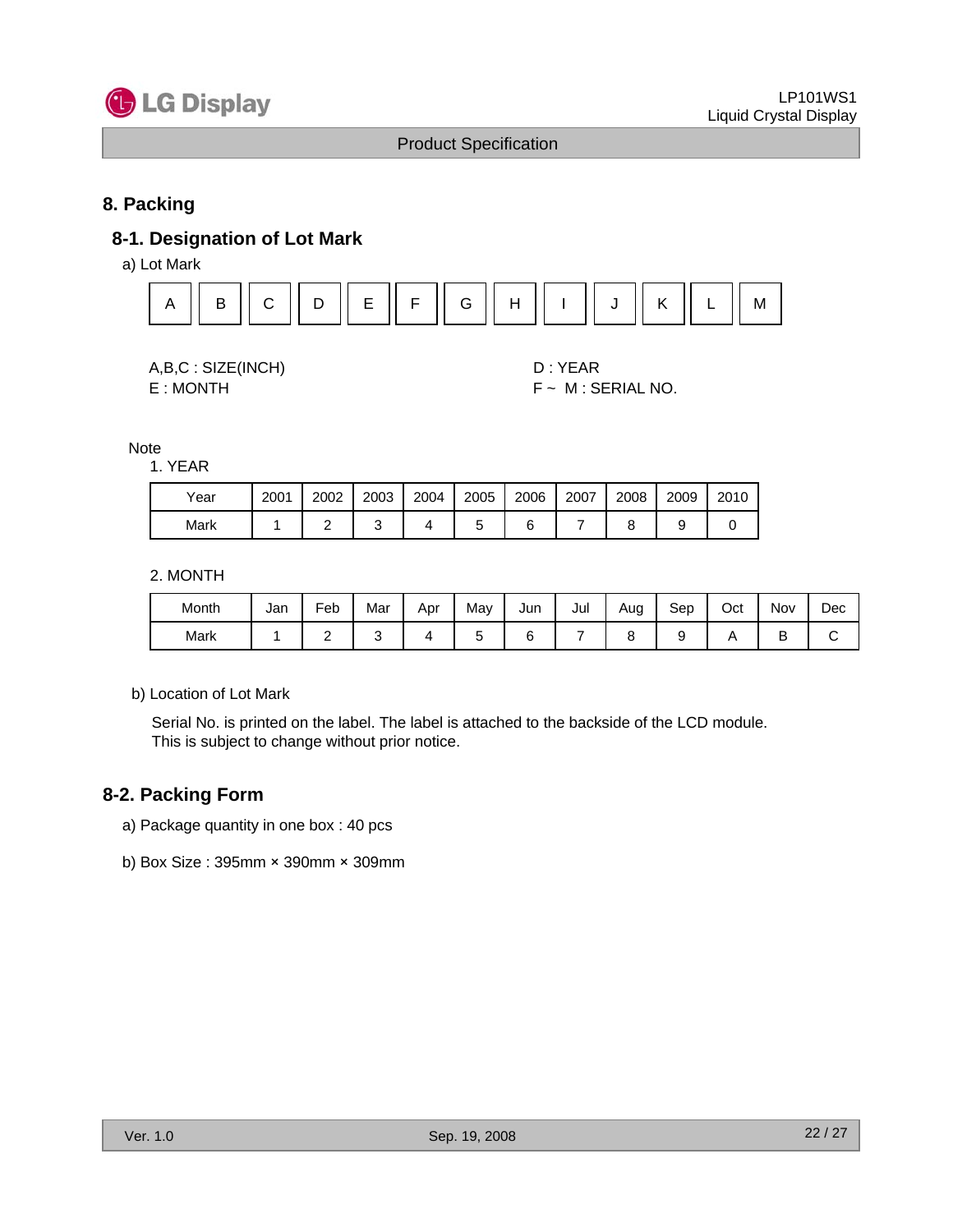

# **9. PRECAUTIONS**

Please pay attention to the followings when you use this TFT LCD module.

# **9-1. MOUNTING PRECAUTIONS**

- (1) You must mount a module using holes arranged in four corners or four sides.
- (2) You should consider the mounting structure so that uneven force (ex. Twisted stress) is not applied to the module. And the case on which a module is mounted should have sufficient strength so that external force is not transmitted directly to the module.
- (3) Please attach the surface transparent protective plate to the surface in order to protect the polarizer. Transparent protective plate should have sufficient strength in order to the resist external force.
- (4) You should adopt radiation structure to satisfy the temperature specification.
- (5) Acetic acid type and chlorine type materials for the cover case are not desirable because the former generates corrosive gas of attacking the polarizer at high temperature and the latter causes circuit break by electro-chemical reaction.
- (6) Do not touch, push or rub the exposed polarizers with glass, tweezers or anything harder than HB pencil lead. And please do not rub with dust clothes with chemical treatment. Do not touch the surface of polarizer for bare hand or greasy cloth.(Some cosmetics are detrimental to the polarizer.)
- (7) When the surface becomes dusty, please wipe gently with absorbent cotton or other soft materials like chamois soaks with petroleum benzene. Normal-hexane is recommended for cleaning the adhesives used to attach front / rear polarizers. Do not use acetone, toluene and alcohol because they cause chemical damage to the polarizer.
- (8) Wipe off saliva or water drops as soon as possible. Their long time contact with polarizer causes deformations and color fading.
- (9) Do not open the case because inside circuits do not have sufficient strength.

# **9-2. OPERATING PRECAUTIONS**

- (1) The spike noise causes the mis-operation of circuits. It should be lower than following voltage : V=± 200mV(Over and under shoot voltage)
- (2) Response time depends on the temperature.(In lower temperature, it becomes longer.)
- (3) Brightness depends on the temperature. (In lower temperature, it becomes lower.) And in lower temperature, response time(required time that brightness is stable after turned on) becomes longer.
- (4) Be careful for condensation at sudden temperature change. Condensation makes damage to polarizer or electrical contacted parts. And after fading condensation, smear or spot will occur.
- (5) When fixed patterns are displayed for a long time, remnant image is likely to occur.
- (6) Module has high frequency circuits. Sufficient suppression to the electromagnetic interference shall be done by system manufacturers. Grounding and shielding methods may be important to minimized the interference.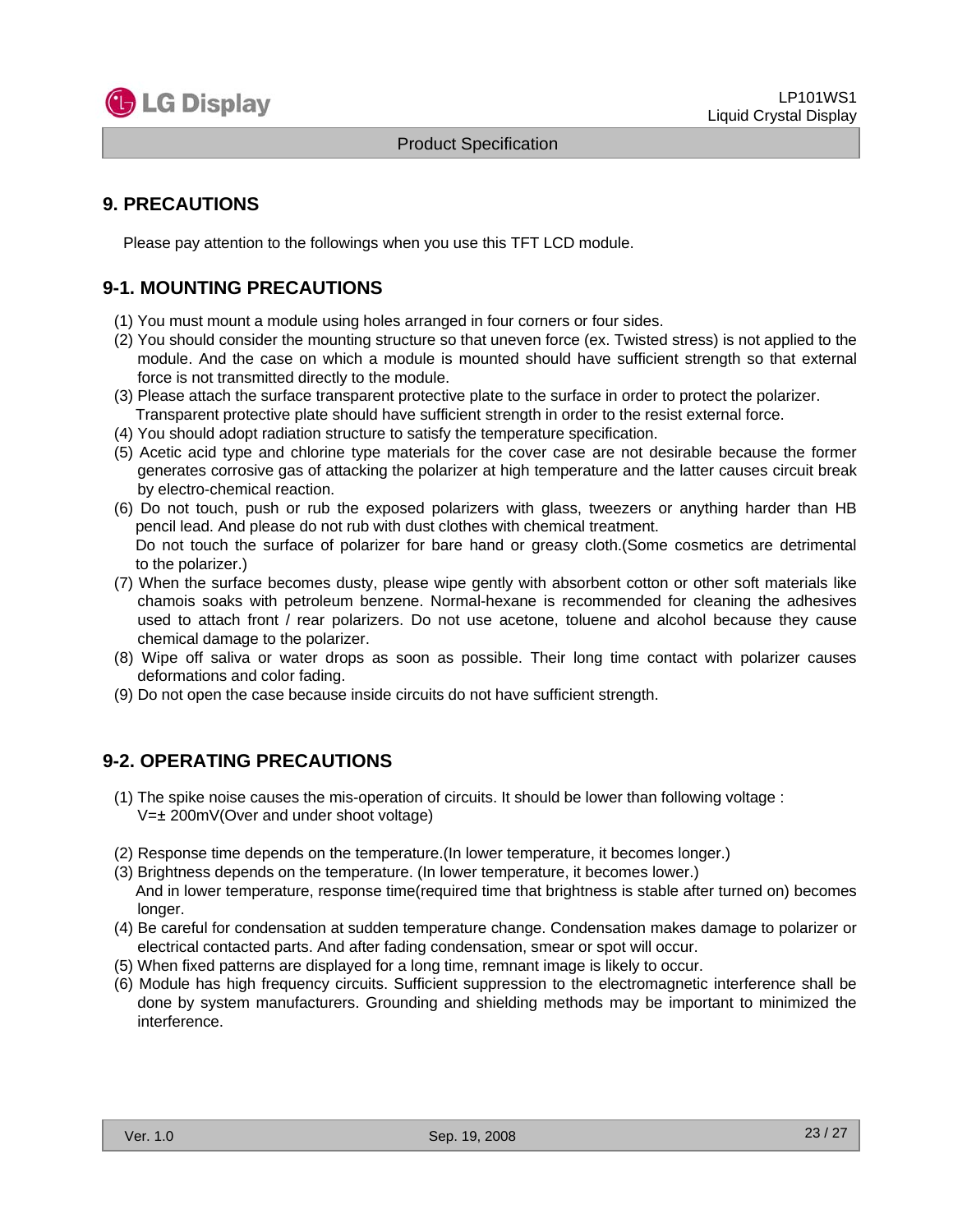

# **9-3. ELECTROSTATIC DISCHARGE CONTROL**

Since a module is composed of electronic circuits, it is not strong to electrostatic discharge. Make certain that treatment persons are connected to ground through wrist band etc. And don't touch interface pin directly.

# **9-4. PRECAUTIONS FOR STRONG LIGHT EXPOSURE**

Strong light exposure causes degradation of polarizer and color filter.

# **9-5. STORAGE**

When storing modules as spares for a long time, the following precautions are necessary.

- (1) Store them in a dark place. Do not expose the module to sunlight or fluorescent light. Keep the temperature between 5°C and 35°C at normal humidity.
- (2) The polarizer surface should not come in contact with any other object. It is recommended that they be stored in the container in which they were shipped.

# **9-6. HANDLING PRECAUTIONS FOR PROTECTION FILM**

- (1) When the protection film is peeled off, static electricity is generated between the film and polarizer. This should be peeled off slowly and carefully by people who are electrically grounded and with well ion-blown equipment or in such a condition, etc.
- (2) The protection film is attached to the polarizer with a small amount of glue. If some stress is applied to rub the protection film against the polarizer during the time you peel off the film, the glue is apt to remain on the polarizer.

Please carefully peel off the protection film without rubbing it against the polarizer.

- (3) When the module with protection film attached is stored for a long time, sometimes there remains a very small amount of glue still on the polarizer after the protection film is peeled off.
- (4) You can remove the glue easily. When the glue remains on the polarizer surface or its vestige is recognized, please wipe them off with absorbent cotton waste or other soft material like chamois soaked with normal-hexane.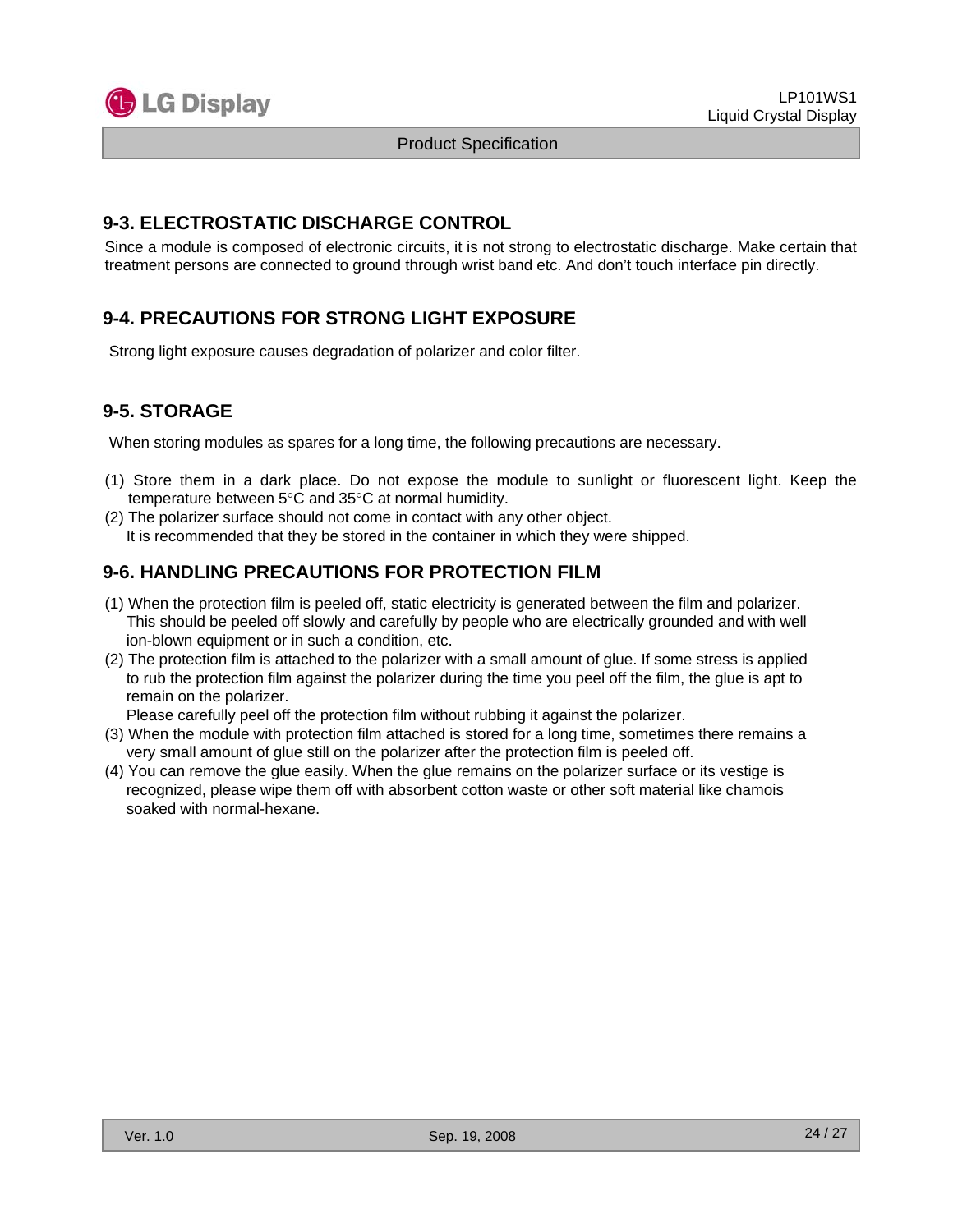

# **APPENDIX A. Enhanced Extended Display Identification Data (EEDIDTM) 1/3**

|                                         | <b>Byte</b>                  | <b>Byte</b>    |                                                                                                 | <b>Value</b>   | <b>Value</b>         |
|-----------------------------------------|------------------------------|----------------|-------------------------------------------------------------------------------------------------|----------------|----------------------|
|                                         | (Dec)                        | (Hex)          | <b>Field Name and Comments</b>                                                                  | (Hex)          | (Bin)                |
|                                         | $\bf{0}$                     | 00             | Header                                                                                          | 00             | 00000000             |
|                                         | $\mathbf{1}$                 | 01             | Header                                                                                          | FF             | 11111111             |
|                                         | $\sqrt{2}$                   | 02             | Header                                                                                          | FF             | 11111111             |
|                                         | $\sqrt{3}$                   | 03             | Header                                                                                          | FF             | 11111111<br>11111111 |
| Header                                  | $\overline{4}$<br>$\sqrt{5}$ | 04<br>05       | Header<br>Header                                                                                | FF<br>FF       | 11111111             |
|                                         | 6                            | 06             | Header                                                                                          | FF             | 11111111             |
|                                         | $\overline{7}$               | 07             | Header                                                                                          | 00             | 00000000             |
|                                         | $\,$ 8 $\,$                  | 08             | EISA manufacture code (3 Character ID)<br>LGD                                                   | 30             | 00110000             |
|                                         | $\overline{9}$               | 09             | EISA manufacture code (Compressed ASC <sub>II</sub> )                                           | E <sub>4</sub> | 11100100             |
|                                         | 10                           | $0\mathbf{A}$  | Panel Supplier Reserved - Product Code<br>0000h                                                 | 00             | 00000000             |
|                                         | 11                           | 0B             | (Hex. LSB first)                                                                                | 00             | 00000000             |
| Vendor / Product<br><b>EDID Version</b> | 12                           | 0C             | LCD Module Serial No - Preferred but Optional ("0" If not used)                                 | 00             | 00000000             |
|                                         | 13                           | 0 <sub>D</sub> | LCD Module Serial No - Preferred but Optional ("0" If not used)                                 | 00             | 00000000             |
|                                         | 14                           | 0E             | LCD Module Serial No - Preferred but Optional ("0" If not used)                                 | 00             | 00000000             |
|                                         | 15                           | 0F             | LCD Module Serial No - Preferred but Optional ("0" If not used)                                 | 00             | 00000000             |
|                                         | 16                           | 10             | Week of Manufacture<br>0 weeks                                                                  | 00             | 00000000             |
|                                         | 17                           | 11             | Year of Manufacture<br>2008years                                                                | 12             | 00010010             |
|                                         | 18                           | 12             | EDID structure version $# = 1$                                                                  | 01             | 00000001             |
|                                         | 19                           | 13             | EDID revision $# = 3$                                                                           | 03             | 00000011             |
|                                         | 20                           | 14             | Video input Definition = Digital signal                                                         | 80             | 10000000             |
| Parameters                              | 21                           | 15             | Max H image size (Rounded cm) = $22$ cm                                                         | 16             | 00010110             |
| Display                                 | 22                           | 16             | Max V image size (Rounded cm) = $13 \text{ cm}$                                                 | 0 <sub>D</sub> | 00001101             |
|                                         |                              |                |                                                                                                 |                |                      |
|                                         | 23                           | 17             | Display gamma = (gamma*100)-100 = Example: $(2.2*100)$ -100=120 = 2.2 Gamma                     | 78             | 01111000             |
|                                         | 24                           | 18             | Feature Support (no_DPMS, no_Active Off/Very Low Power, RGB color display, Timing BLK 1,no_GTF) | 0A             | 00001010             |
|                                         | 25                           | 19             | Red/Green Low Bits (RxRy/GxGy)                                                                  | <b>BF</b>      | 10111111             |
|                                         | 26                           | 1A             | Blue/White Low Bits (BxBy/WxWy)                                                                 | <b>B5</b>      | 10110101             |
|                                         | 27                           | 1B             | Red X<br>$Rx = 0.588$                                                                           | 96             | 10010110             |
| Coordinates                             | 28                           | 1 <sub>C</sub> | Red Y<br>$Ry = 0.347$                                                                           | 58             | 01011000             |
| Panel Color                             | 29                           | 1D             | Green $X$ Gx = 0.331                                                                            | 54             | 01010100             |
|                                         | 30                           | 1E             | Green Y Gy = $0.546$                                                                            | <b>8B</b>      | 10001011             |
|                                         | 31                           | 1F             | Blue X<br>$Bx = 0.154$                                                                          | 27             | 00100111             |
|                                         | 32                           |                |                                                                                                 | 20             | 00100000             |
|                                         |                              | 20             | Blue Y<br>$By = 0.128$                                                                          |                |                      |
|                                         | 33                           | 21             | White $X$ Wx=0.313                                                                              | 50             | 01010000             |
|                                         | 34                           | 22             | White Y Wy = $0.329$                                                                            | 54             | 01010100             |
|                                         | 35                           | 23             | Established timing 1 (00h if not used)                                                          | 00             | 00000000             |
|                                         | 36                           | 24             | Established timing 2 (00h if not used)                                                          | 00             | 00000000             |
| <b>Established</b><br><b>Timings</b>    |                              |                |                                                                                                 |                | 00000000             |
|                                         | 37                           | 25             | Manufacturer's timings (00h if not used)                                                        | 00             | 00000001             |
|                                         | 38<br>39                     | 26<br>27       | Standard timing ID1 (01h if not used)<br>Standard timing ID1 (01h if not used)                  | 01<br>01       | 00000001             |
|                                         | 40                           | 28             | Standard timing ID2 (01h if not used)                                                           | 01             | 00000001             |
|                                         | 41                           | 29             | Standard timing ID2 (01h if not used)                                                           | 01             | 00000001             |
| <b>Standard Timing ID</b>               | 42                           | 2A             | Standard timing ID3 (01h if not used)                                                           | 01             | 00000001             |
|                                         | 43                           | 2B             | Standard timing ID3 (01h if not used)                                                           | 01             | 00000001             |
|                                         | 44                           | 2C             | Standard timing ID4 (01h if not used)                                                           | 01             | 00000001             |
|                                         | 45                           | 2D             | Standard timing ID4 (01h if not used)                                                           | 01             | 00000001             |
|                                         | 46                           | 2E             | Standard timing ID5 (01h if not used)                                                           | 01             | 00000001             |
|                                         | 47                           | 2F             | Standard timing ID5 (01h if not used)                                                           | 01             | 00000001             |
|                                         | 48                           | 30             | Standard timing ID6 (01h if not used)                                                           | 01             | 00000001             |
|                                         | 49                           | 31             | Standard timing ID6 (01h if not used)                                                           | 01             | 00000001             |
|                                         | 50                           | 32             | Standard timing ID7 (01h if not used)                                                           | 01             | 00000001             |
|                                         | 51                           | 33             | Standard timing ID7 (01h if not used)                                                           | 01             | 00000001             |
|                                         | 52                           | 34             | Standard timing ID8 (01h if not used)                                                           | 01             | 00000001             |
|                                         | 53                           | 35             | Standard timing ID8 (01h if not used)                                                           | 01             | 00000001             |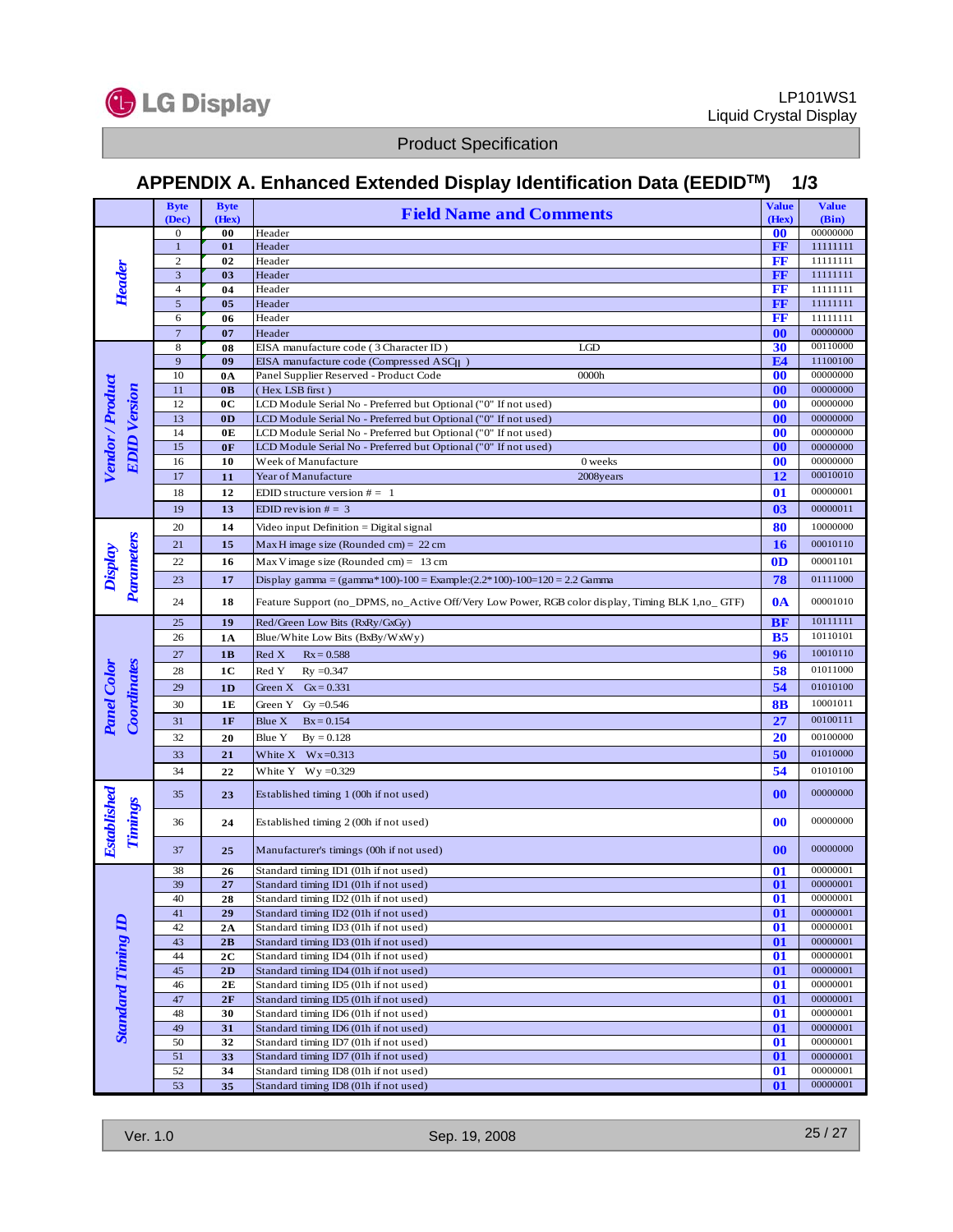

# **APPENDIX A. Enhanced Extended Display Identification Data (EEDIDTM) 2/3**

|                             | <b>Byte</b><br>(Dec) | <b>Byte</b><br>(Hex) | <b>Field Name and Comments</b>                                                                                                            | <b>Value</b><br>(Hex) | <b>Value</b><br>(Bin) |
|-----------------------------|----------------------|----------------------|-------------------------------------------------------------------------------------------------------------------------------------------|-----------------------|-----------------------|
|                             | 54                   | 36                   | Pixel Clock/10,000 (LSB)<br>42.2 MHz @ 60.1Hz                                                                                             | 7C                    | 01111100              |
|                             | 55                   | 37                   | Pixel Clock/10,000 (MSB)                                                                                                                  | 10                    | 00010000              |
|                             | 56                   | 38                   | (lower 8 bits)<br>1024 Pixels<br>Horizontal Active                                                                                        | 00                    | 00000000              |
|                             | 57                   | 39                   | (lower 8 bits)<br>160 Pixels<br>Horizontal Blanking(Thp-HA)                                                                               | A <sub>0</sub>        | 10100000              |
|                             | 58                   | 3A                   | Horizontal Active / Horizontal Blanking(Thp-HA) (upper 4:4bits)                                                                           | 40                    | 01000000              |
|                             | 59                   | 3B                   | 576 Lines<br>Vertical Avtive                                                                                                              | 40                    | 01000000              |
|                             | 60                   | 3 <sub>C</sub>       | Vertical Blanking (Tvp-HA) (DE Blanking typ.for DE only panels)<br>17 Lines                                                               | 11                    | 00010001              |
|                             | 61                   | 3D                   | Vertical Active: Vertical Blanking (Tvp-HA) (upper 4:4bits)                                                                               | 20                    | 00100000              |
| <b>Timing Descriptor #1</b> | 62                   | 3E                   | 48 Pixels<br>Horizontal Sync. Offset (Thfp)                                                                                               | 30                    | 00110000              |
|                             | 63                   | 3F                   | 32 Pixels<br>Horizontal Sync Pulse Width (HSPW)                                                                                           | 20                    | 00100000              |
|                             | 64                   | 40                   | Vertical Sync Offset(Tvfp): Sync Width (VSPW)<br>3 Lines: 5 Lines                                                                         | 35                    | 00110101              |
|                             | 65                   | 41                   | Horizontal Vertical Sync Offset/Width<br>(upper 2bits)                                                                                    | 00                    | 00000000              |
|                             | 66                   | 42                   | Horizontal Image Size (mm)<br>224 mm                                                                                                      | E <sub>0</sub>        | 11100000              |
|                             | 67                   | 43                   | Vertical Image Size (mm)<br>$126 \text{ mm}$                                                                                              | <b>7E</b>             | 01111110              |
|                             | 68                   | 44                   | Horizontal Image Size / Vertical Image Size                                                                                               | 00                    | 00000000              |
|                             | 69                   | 45                   | Horizontal Border = $0$ (Zero for Notebook LCD)                                                                                           | 00                    | 00000000              |
|                             | 70                   | 46                   | Vertical Border = $0$ (Zero for Notebook LCD)                                                                                             | 00                    | 00000000              |
|                             | 71                   | 47                   | Non-Interlace, Normal display, no stereo, Digital Separate (Vsync_NEG, Hsync_NEG), DE only note: LSB                                      | 19                    | 00011001              |
|                             | 72                   | 48                   | is set to '1' if panel is DE-timing only. H/V can be ignored.<br>Flag                                                                     | 00                    | 00000000              |
|                             | 73                   | 49                   | Flag                                                                                                                                      | 00                    | 00000000              |
|                             | 74                   | 4Α                   | Flag                                                                                                                                      | 00                    | 00000000              |
|                             | 75                   | 4B                   | Data Type Tag (Descriptor Defined by manufacturer)                                                                                        | 00                    | 00000000              |
|                             | 76                   | 4C                   | Flag                                                                                                                                      | 00                    | 00000000              |
|                             | 77                   | 4D                   | Descriptor Defined by manufacturer                                                                                                        | 00                    | 00000000              |
|                             | 78                   | 4E                   | Descriptor Defined by manufacturer                                                                                                        | 00                    | 00000000              |
|                             | 79                   | 4F                   | Descriptor Defined by manufacturer                                                                                                        | 00                    | 00000000              |
|                             | 80                   | 50                   | Descriptor Defined by manufacturer                                                                                                        | 00                    | 00000000              |
|                             | 81                   | 51                   | Descriptor Defined by manufacturer                                                                                                        | 00                    | 00000000              |
|                             | 82                   | 52                   | Descriptor Defined by manufacturer                                                                                                        | 00                    | 00000000              |
|                             | 83                   | 53                   | Descriptor Defined by manufacturer                                                                                                        | 00                    | 00000000              |
| <b>Timing Descriptor #2</b> | 84                   | 54                   | Descriptor Defined by manufacturer                                                                                                        | 00                    | 00000000              |
|                             | 85                   | 55                   | Descriptor Defined by manufacturer                                                                                                        | 00                    | 00000000              |
|                             | 86                   | 56                   | Descriptor Defined by manufacturer                                                                                                        | 00                    | 00000000              |
|                             | 87                   | 57                   | Descriptor Defined by manufacturer                                                                                                        | 00                    | 00000000              |
|                             | 88                   | 58                   | Descriptor Defined by manufacturer                                                                                                        | 00                    | 00000000              |
|                             | 89                   | 59                   | Descriptor Defined by manufacturer                                                                                                        | 00                    | 00000000              |
|                             | 90                   | 5Α                   | Flag                                                                                                                                      | 00                    | 00000000              |
|                             | 91                   | 5 <sub>B</sub>       | Flag                                                                                                                                      | 00                    | 00000000              |
|                             | 92                   | 5C                   | Flag                                                                                                                                      | 00                    | 00000000              |
|                             | 93                   | 5D                   | Data Type Tag (ASCII String)                                                                                                              | FE                    | 11111110              |
|                             | 94                   | 5E                   | Flag                                                                                                                                      | 00                    | 00000000              |
| ఐ                           | 95                   | 5F                   | <b>ASCII String</b><br>L                                                                                                                  | 4 <sup>C</sup>        | 01001100              |
|                             | 96                   | 60                   | ASCII String<br>G                                                                                                                         | 47                    | 01000111              |
| <b>Timing Descriptor #</b>  | 97                   | 61                   | <b>ASCII String</b>                                                                                                                       | 20                    | 00100000              |
|                             | 98                   | 62                   | ASCII String<br>D                                                                                                                         | 44                    | 01000100              |
|                             | 99                   | 63                   | <b>ASCII String</b><br>$\mathbf{i}$                                                                                                       | 69                    | 01101001              |
|                             | 100                  | 64                   | ASCII String<br>${\bf s}$                                                                                                                 | 73                    | 01110011              |
|                             | 101                  | 65                   | ASCII String<br>$\mathbf{p}$                                                                                                              | 70                    | 01110000              |
|                             | 102                  | 66                   | $\mathbf{1}$<br>ASCII String                                                                                                              | 6C                    | 01101100              |
|                             | 103                  | 67                   | ASCII String<br>$\mathbf{a}$                                                                                                              | 61                    | 01100001              |
|                             | 104                  | 68                   | ASCII String<br>у                                                                                                                         | 79                    | 01111001              |
|                             | 105                  | 69                   | Manufacturer $P/N(If<13 \text{ char} \rightarrow 0\text{Ah})$ , then terminate with ASC <sub>II</sub> code 0Ah, set remaining char = 20h) | 0A                    | 00001010              |
|                             | 106                  | 6A                   | Manufacturer P/N(If<13 char--> 0Ah, then terminate with ASC <sub>II</sub> code 0Ah, set remaining char = 20h)                             | 20                    | 00100000              |
|                             | 107                  | 6 <b>B</b>           | Manufacturer P/N(If<13 char--> 0Ah, then terminate with $\text{ASC}_{\text{II}}$ code 0Ah, set remaining char = 20h)                      | 20                    | 00100000              |